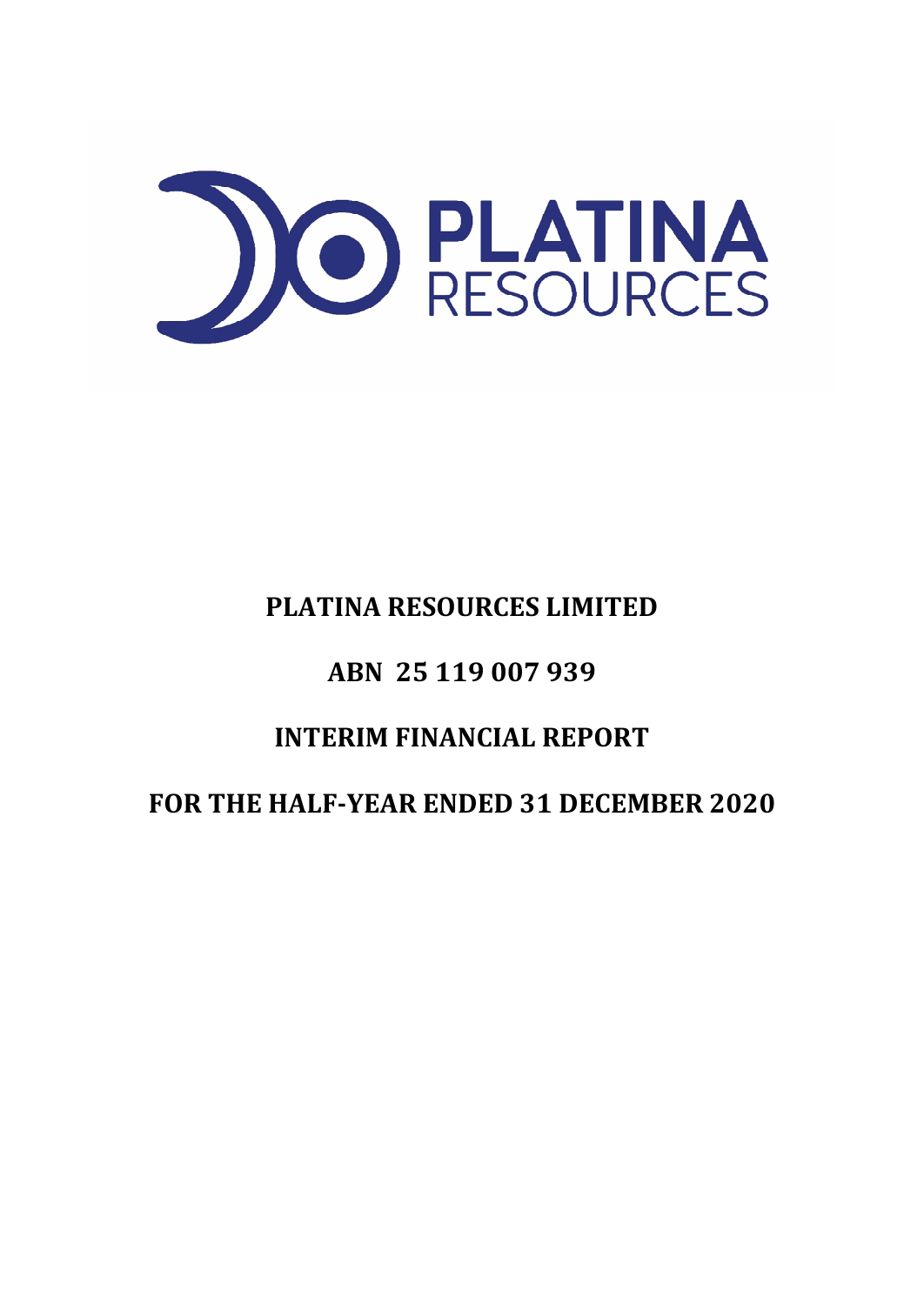### **Contents**

| CONSOLIDATED STATEMENT OF COMPREHENSIVE INCOME FOR THE HALF-YEAR ENDED 31 DECEMBER 2020 6 |  |
|-------------------------------------------------------------------------------------------|--|
|                                                                                           |  |
| CONSOLIDATED STATEMENT OF CHANGES IN EQUITY FOR THE HALF-YEAR ENDED 31 DECEMBER 2020  8   |  |
| CONSOLIDATED STATEMENT OF CASH FLOWS FOR THE HALF-YEAR ENDED 31 DECEMBER 2020 9           |  |
|                                                                                           |  |
|                                                                                           |  |
|                                                                                           |  |

### <span id="page-1-0"></span>**Corporate Information**

**DIRECTORS** Brian Moller Corey Nolan Chris Hartley John Anderson

### **COMPANY SECRETARY**

Paul Jurman

#### **PRINCIPAL PLACE OF BUSINESS**

Level 2, Suite 9, 389 Oxford Street Mount Hawthorn, WA, 6016 Phone: +61 7 5580 9094 Fax: +61 8 9380 6761 Email[: admin@platinaresources.com.au](mailto:admin@platinaresources.com.au)

**COUNTRY OF INCORPORATION**  Australia

#### **REGISTERED OFFICE**

c/- Corporate Consultants Pty Ltd Level 2, Suite 9, 389 Oxford Street Mount Hawthorn, WA, 6016 Phone: +61 8 9380 6789

#### **SOLICITORS**

HopgoodGanim Lawyers Level 8, Waterfront Place 1 Eagle Street Brisbane QLD 4000 Phone: +61 7 3024 0000

#### **SHARE REGISTRY**

Link Market Services Level 12 QV1 Building 250 St Georges Terrace Perth WA 6000 Phone: 1300 554 474

**AUDITORS** 

Bentleys Level 9, 123 Albert Street Brisbane QLD 4000 Phone: +61 7 3222 9777

**STOCK EXCHANGE LISTING** 

Australian Securities Exchange Ltd ASX Code: PGM

#### **INTERNET ADDRESS**

[www.platinaresources.com.au](http://www.platinaresources.com.au/)

#### **AUSTRALIAN BUSINESS NUMBER**  ABN 25 119 007 939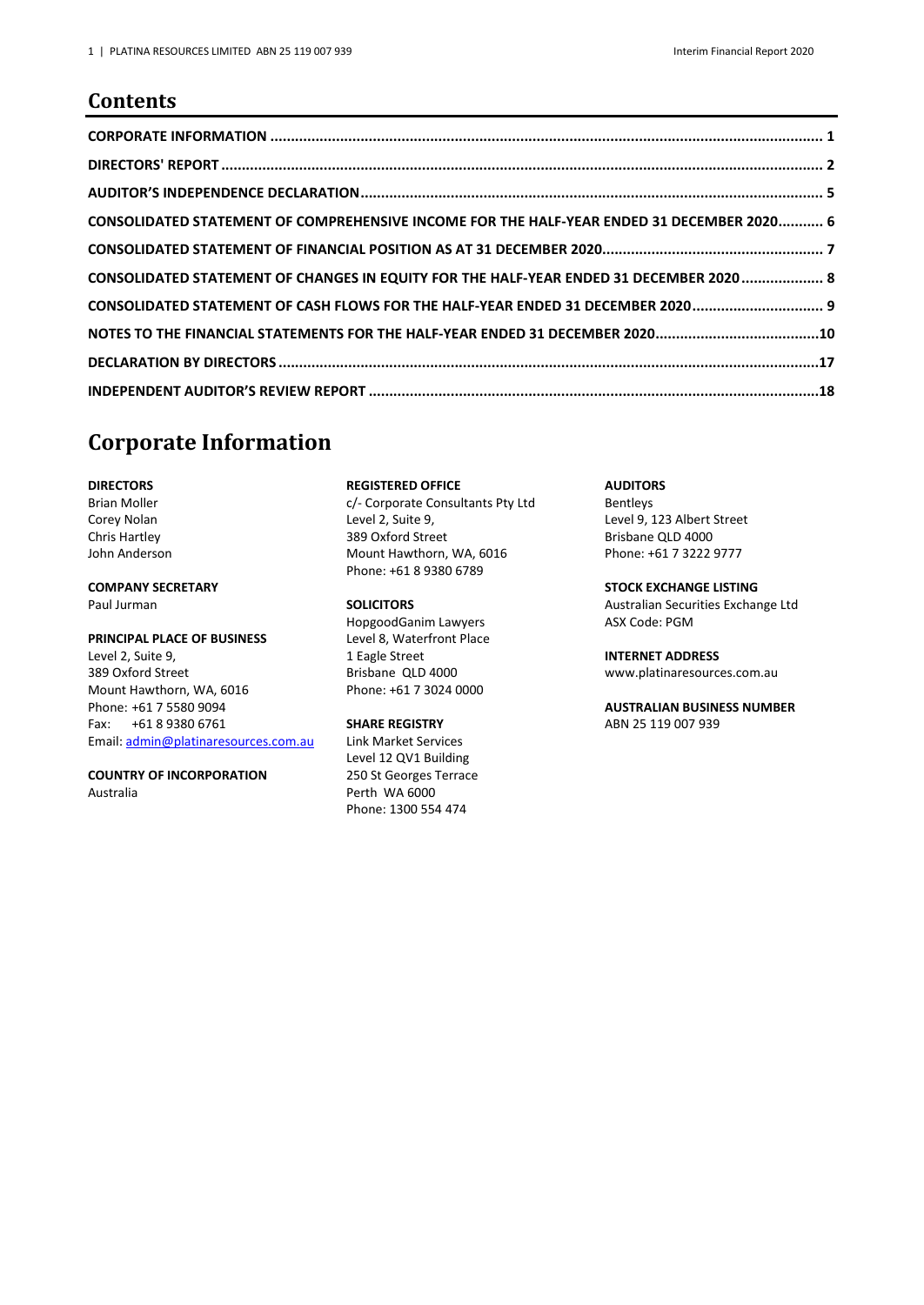## <span id="page-2-0"></span>**Directors' Report**

Your directors present their report on the Company and its controlled entity ("the Consolidated Group" or 'the Group") for the half-year ended 31 December 2020.

#### **Directors**

The names of directors in office at any time during or since the end of the half-year:

| <b>Brian Moller</b>  | Non-Executive Chairman   |
|----------------------|--------------------------|
| Corey Nolan          | <b>Managing Director</b> |
| <b>Chris Hartley</b> | Non-Executive Director   |
| John Anderson        | Non-Executive Director   |

#### **Review of Operations**

Platina Resources Limited is a global mineral resources exploration and development company listed on the Australian Securities Exchange listed (ASX:PGM). The company controls a portfolio of precious, speciality and base metal projects at various stages of development. Shareholder value is created by advancing these projects through exploration, feasibility, permitting and towards development and realising value through either sale, joint venture or development.

#### Challa Gold Project, Western Australia

Platina commenced its first exploration activities since acquiring the Challa Gold Project located in-between the prolific Mt Magnet and Sandstone gold districts in Western Australia, 500km north-east of Perth.

Challa includes two exploration licences (granted in July 2020) covering 293km<sup>2</sup>. The Sandstone province has produced over 1.3 million ounces of gold from numerous underground and open pit mining operations, while Mt Magnet produced over 6 million ounces since discovery in 1891. Nearby, the Youanmi Gold Mine produced 670,000 ounces of gold throughout its life and is currently the focus of new resource drilling targeting high-grade gold zones.

Platina commenced initial reconnaissance and soil sampling programs at Challa during the period. Shallow transported sands and silts cover much of the project areas and the soil sampling technique is being tested as a methodology for identifying gold anomalies over potential gold systems at depth. In addition, air core drilling will also be used for idenfying gold anomalism once a Plan of Works (POW) is approved by the Western Australian Mines Department. Deeper gold targets identified by soil sampling and future air core drilling will be drilled with reverse circulation or diamond drilling.

During the period, assay results from soil sampling programs identified a strong correlation to mineralised outcropping veins previously idenfied in the October 2020 reconnaissance program that returned grades of 1.62 grams/tonne (g/t) gold and 5.89 g/t gold in rock chip samples. As a result, we have idenfied a number of target areas which were followed up in January 2021 with a more comprehensive gridded soil program to pinpoint targets for follow-up drilling.

#### Platina Scandium Project, New South Wales

The Platina Scandium Project (PSP) located in central New South Wales is one of the largest and highest-grade scandium deposits in the world. It has the potential to become Australia's first scandium producer with cobalt and nickel credits.

A Definitive Feasibility Study was completed in late 2018 demonstrating the technical and economic viability of constructing the project. The positive DFS demonstrated the opportunity to create substantial long-term sustainable shareholder value at a manageable capital cost.

| Stage 1 Annual Production               |                  | 20 tonnes         |
|-----------------------------------------|------------------|-------------------|
| Stage 2 Annual Production (from Year 5) |                  | 40 tonnes         |
| Life-of-mine for financial model        |                  | 30 years          |
| Net Present Value (8%), real, after-tax | \$US166 million  | AUD\$234 million  |
| Internal Rate of Return, post-tax       |                  | 29%               |
| Payback Period (undiscounted)           |                  | 5.3 years         |
| Stage 1 Capital Expenditure             | \$US48.1 million | AUD\$67.8 million |
| Stage 2 Capital Expenditure             | \$US11.1 million | AUD\$15.6 million |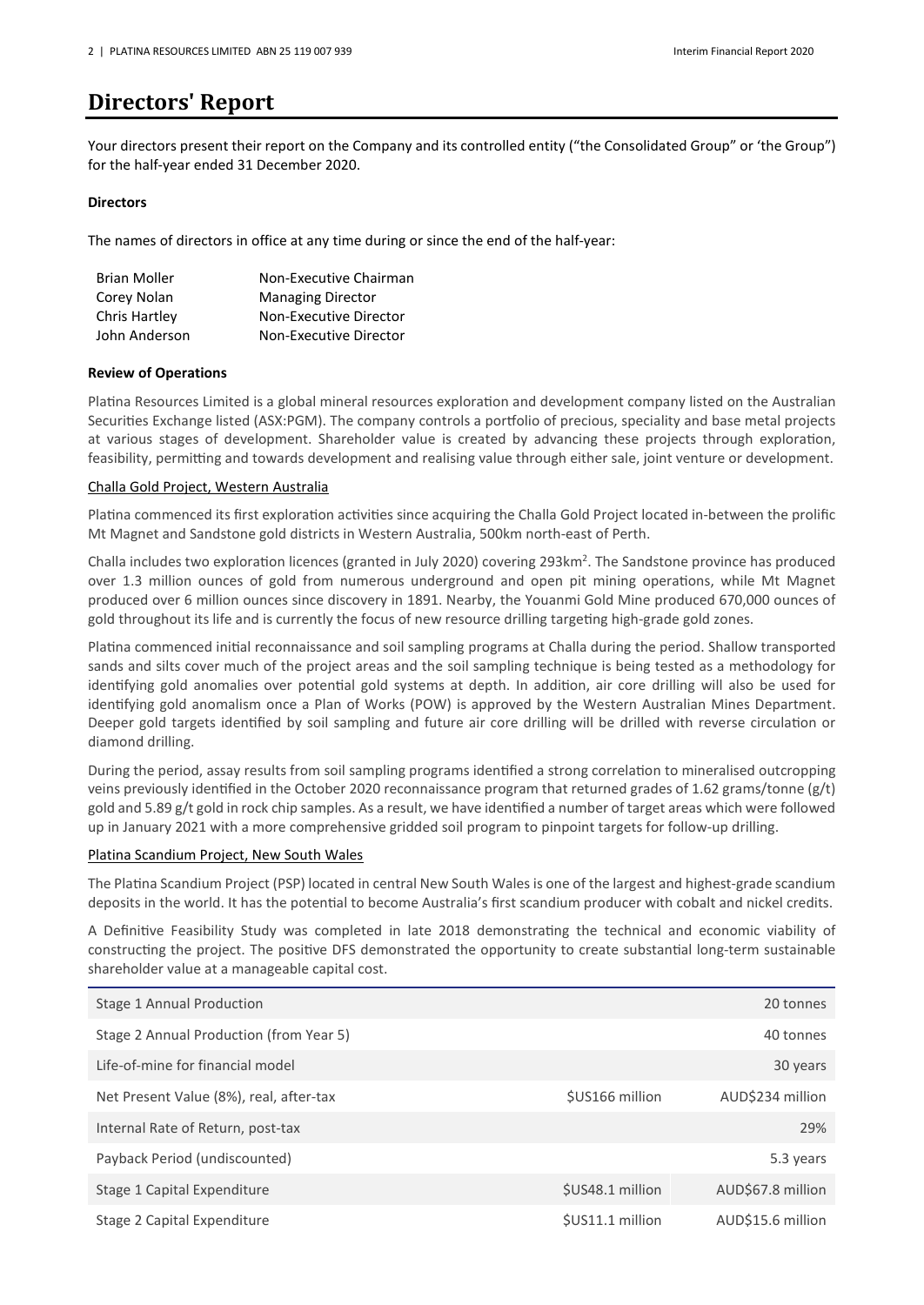| Total Life-of-Project Capital Expenditure* | \$US104.1 million | AUD\$146.5 million |
|--------------------------------------------|-------------------|--------------------|
| Life-of-Mine Average Cash Operating Costs# | 525/kg            | 739/kg             |
| Life-of-Mine Scandium Oxide Price          | 1,550/kg          | 2,183/kg           |
| USD to AUD Exchange Rate                   |                   | 0.71               |

\*Includes sustaining capital costs. # Mining, processing, general and administration costs. Excludes royalties

The next step to unlocking value in the project is to secure an offtake agreement to facilitate project financing and finalise the required permits to begin construction. The company is actively working on a scandium off-take marketing program, which is targeting potential customers in the USA, Europe, Asia and Australia.

While the solid oxide fuel cell industry has been the dominant consumer of scandium in recent years, the metal's greatest value is as an aluminium alloy targeting aerospace, marine, military and automobile industries. Scandium can produce stronger, more heat tolerant, weldable aluminium products which are being increasingly incorporated into transportation applications for electric vehicles and lowering fuel efficiency requirements. However, the market for aluminium-scandium alloys remains very small and undeveloped.

We believe the key to the development of the scandium market is the establishment of a western world supply source and lower prices for scandium oxide and alloys that can compete with other aluminium alloys in the market. Our belief is that the PSP has the potential to produce the world's lowest cost scandium oxide and create competitively priced supply. However, the ongoing challenge remains the small size of the market relative to the scale of operation required for the proposed PSP High-Pressure-Acid leach process (HPAL).

We are tackling the market entry challenge through a number of new initiatives, including aligning with Traxys Europe S.A to assess scandium product and market development, and potential funding for the PSP, and assessing the potential for smaller scale development options like VAT leaching, and testing the potential to produce other products from the project.

#### Munni Munni (30% interest), Western Australia

Situated in the Pilbara region of Western Australia, Munni Munni is one of Australia's most significant undeveloped platinum group metal occurrences. Platina holds a 30% interest in the Munni Munni project in a joint venture with Artemis Resources who is the Operator.

During the period, an exploration and reverse circulation (RC) drilling program was completed comprising 12 drill holes for 1,928 metres spread through the entire upper portion of the mineralisation, to a maximum depth of 200 metres. Drill result highlights reported in an ASX release by Artemis, "Drilling Completed at Munni Munni", 3rd August 2020.

During the period, Platina commenced proceedings in the Supreme Court of Western Australia against Artemis and its subsidiary Munni Munni Pty Ltd. (Munni Munni) as it considered that each of Artemis and Munni Munni breached the Heads of Agreement by reason of Artemis entering into contractual arrangements with the UK, AIM listed company Empire Metals Limited and Almeera Ventures Limited.

The Supreme Court delivered its judgment on 23 February 2021 and, whilst it was unable to find that there had been a breach of the Heads of Agreement, it accepted Platina's application for declaratory relief, declaring that:

- Munni Munni is not a party to the Heads of Agreement, or the Joint Venture Agreement established by and under the Heads of Agreement; and
- the parties to the Joint Venture remain Platina and Karratha.

Additionally, the Court has ordered that Artemis, Karratha and Munni Munni pay 70% of Platina's costs of the Proceedings from 26 October 2020 onwards.

#### Skaergaard Gold and Platinum Group Metal Project, Greenland

On 30 November 2020, Platina completed the sale process of its wholly owned Skaergaard project in Greenland with Canada's Major Precious Metals (CSE:SIZE). Platina became a large shareholder in Major having received CAD 0.5 million cash and 55 million Major shares.

Major is now a palladium focused exploration and development company and has a plan to create value from the project by producing a Mineral Resource Estimate and Preliminary Economic Assessment in accordance with Canadian NI 43-101 Standards, and a drilling program for the Greenland summer 2021. The recent higher palladium and gold prices will be incorporated into the new studies.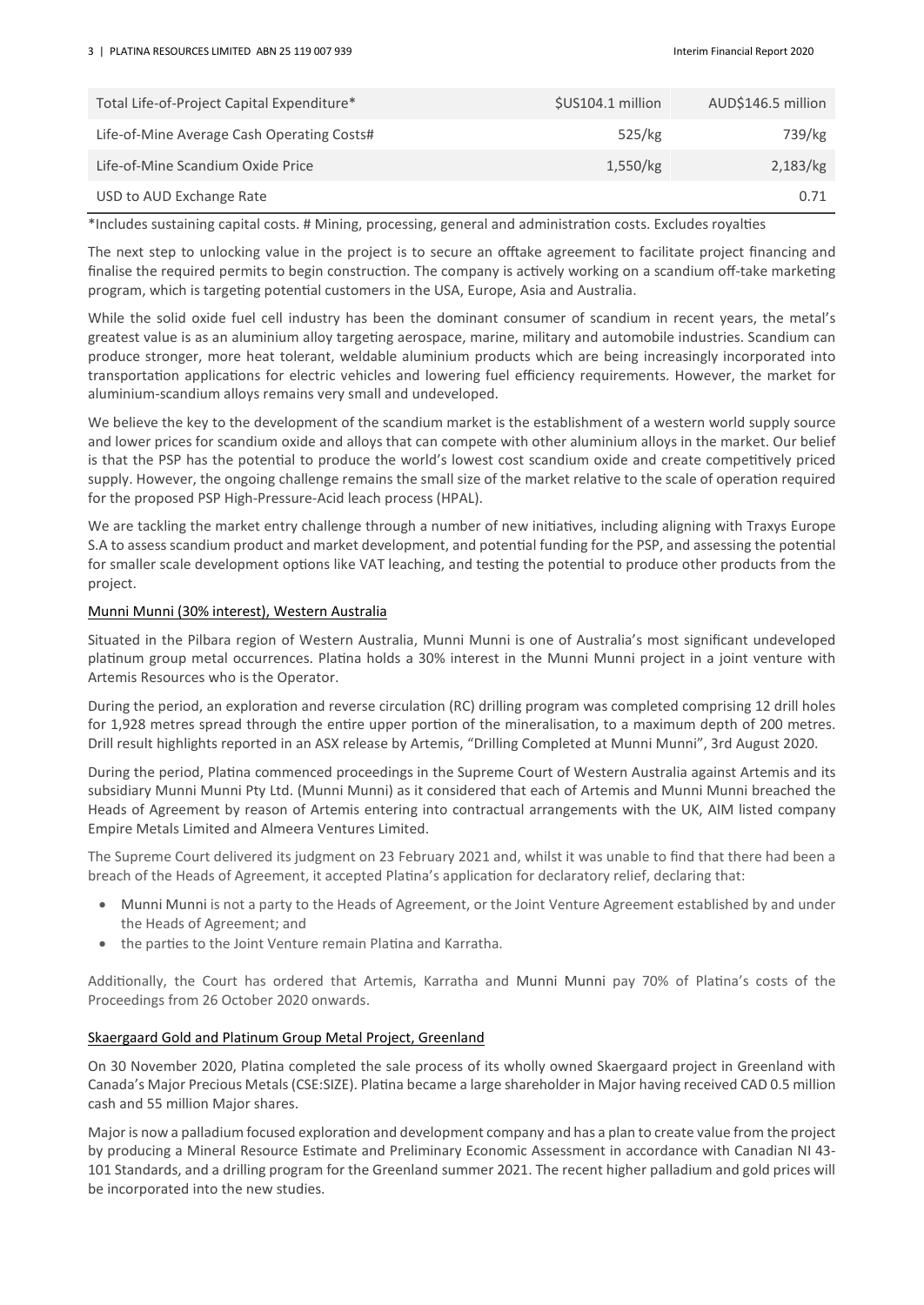#### Mt Narryer, Western Australia

Platina applied for a new Exploration licence (E 09/2423) at Mt Narryer South, 580km north of Perth, in Western Australian Mines. Once granted, a soil sampling program is planned.

#### Blue Moon Zinc-Copper-Gold Project, United States

On 2 December 2020, Platina announced it had withdrawn from its joint venture with Canadian listed Blue Moon Zinc Corporation (TSXV:MOON) following the prolonged suspension of field activities due to the coronavirus pandemic. Platina holds 6 million MOON shares.

#### Corporate

During the period, the Company completed a non-brokered private placement for 22.36 million shares to raise \$894,400 (before costs) at \$0.04 per share. In addition, 22.36 million free attaching options with a strike price of \$0.10 expiring 16 October 2023 were issued to the Placement parcipants, following shareholder approval received in October 2020.

In June 2020, Platina announced it had entered into a conditional agreement to acquire a 100% interest in the Challa Gold Project located in-between the prolific Mt Magnet and Sandstone gold districtsin Western Australia, 500km northeast of Perth. On 13 August 2020, the Company completed the acquisition of a 100% interest in the Challa Gold Project and issued 10,000,000 ordinary fully paid shares and paid \$20,000.

During the period, Platina acquired just over 6 million shares in Nelson Resources Limited (ASX: NES) at an average price of 7 cents.

#### **Results**

The net profit of the Group for the period amounted to \$17,090,354 (2019: Loss (\$1,467,650).

#### **Significant Changes in State of Affairs**

There were no significant changes in the nature of the Group's principal activities during the financial period.

#### **Auditor's Independence Declaration**

The lead auditor's independence declaration is set out on the next page and forms part of the Director's Report for the half-year ended 31 December 2020.

Signed in accordance with a resolution of the Board of Directors.

Caray Ral

Corey Nolan Managing Director Brisbane, 12 March 2021

#### **Information relating to Previous Disclosure**

The information in this Director's Report that relates to the Mineral Resources and Ore Reserves were last reported by the Company in compliance with the 2012 Edition of the JORC Australasian Code for Reporting of Exploration Results, Mineral Resources and Ore Reserves in market releases dated as follows:

- Platina Scandium Project Positive Definitive Feasibility Study, 13 December 2018; and
- Platina Scandium Project Ore Reserve, 13 December 2018.

The technical and financial information in this report that relates to the Challa Gold Project has been previously reported by the Company in compliance with JORC 2012 in various releases between 11 June 2020 and 11 January 2021.

The Company confirms that it is not aware of any new information or data that materially affects the information included in the market announcements referred above and further confirms that all material assumptions underpinning the production targets and all material assumptions and technical parameters underpinning the Ore Reserve and Mineral Resource statements contained in those market releases continue to apply and have not materially changed.

Statements regarding Platina Resources' plans with respect to its mineral properties are forward-looking statements. There can be no assurance that Platina Resources' plans for development of its mineral properties will proceed as currently expected. There can also be no assurance that Platina Resources' will be able to confirm the presence of additional mineral deposits, that any mineralisation will prove to be economic or that a mine will successfully be developed on any of Platina Resources' mineral properties.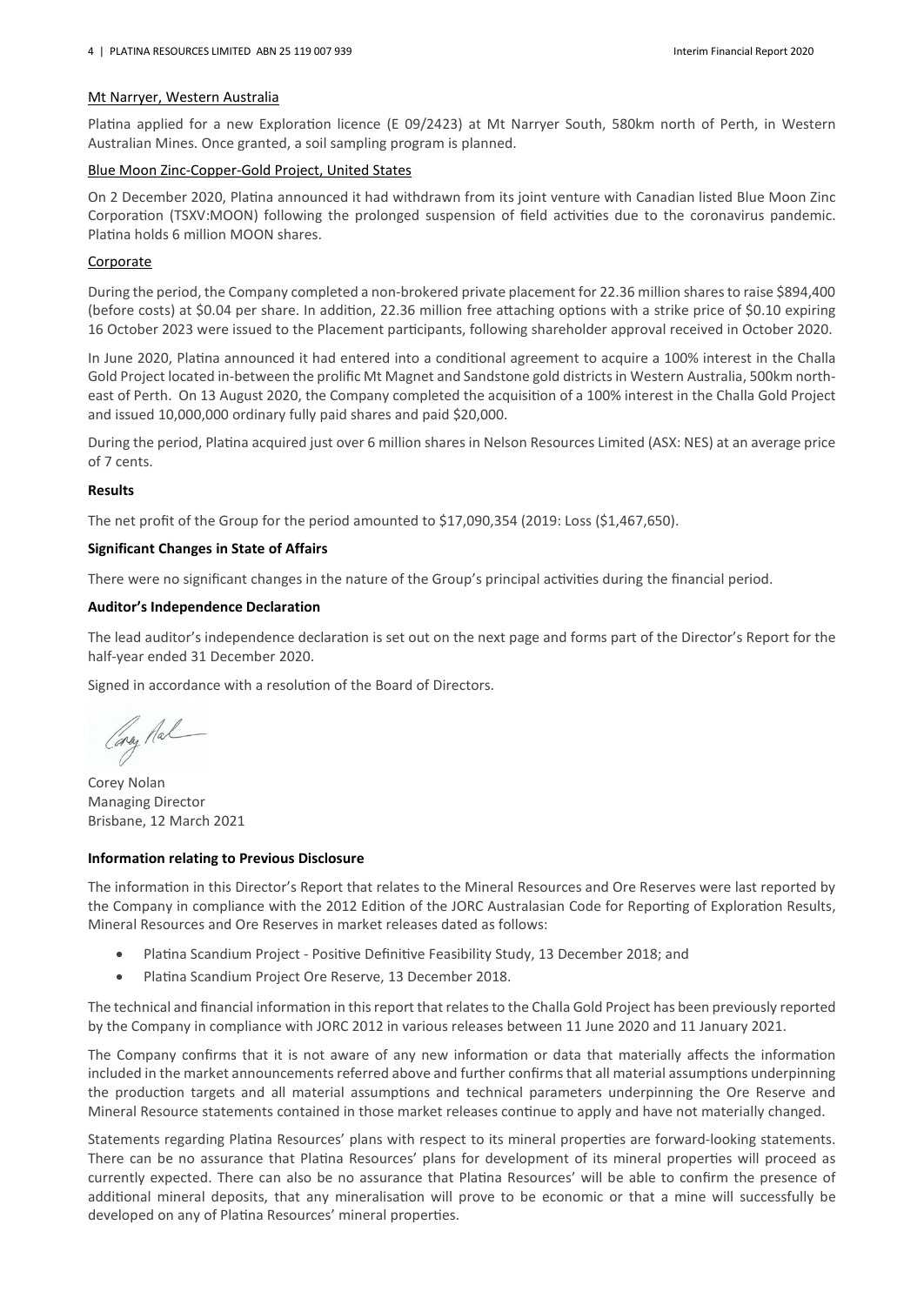

### **AUDITOR'S INDEPENDENCE DECLARATION UNDER SECTION 307C OF THE CORPORATIONS ACT 2001**

### **TO THE DIRECTORS OF PLATINA RESOURCES LIMITED**

I declare that, to the best of my knowledge and belief, in relation to the review for the half-year ended 31 December 2020 there have been:

- i. no contraventions of the auditor independence requirements as set out in the *Corporations Act 2001* in relation to the review; and
- ii. no contraventions of any applicable code of professional conduct in relation to the review.

Bentleys

Bentleys Brisbane Partnership Chartered Accountants

 $\leq$ 

Stewart Douglas Partner Brisbane 12 March 2021



A member of Bentleys, a network of independent advisory and accounting firms located throughout Australia. New Zealand and China that trade as Bentleys. All members of the Bentleys Network are affiliated only, are separate legal entities and not in partnership. Liability limited by a scheme approved under Professional Standards Legislation. A member of Allinial Global - an association of independent accounting and consulting firms.

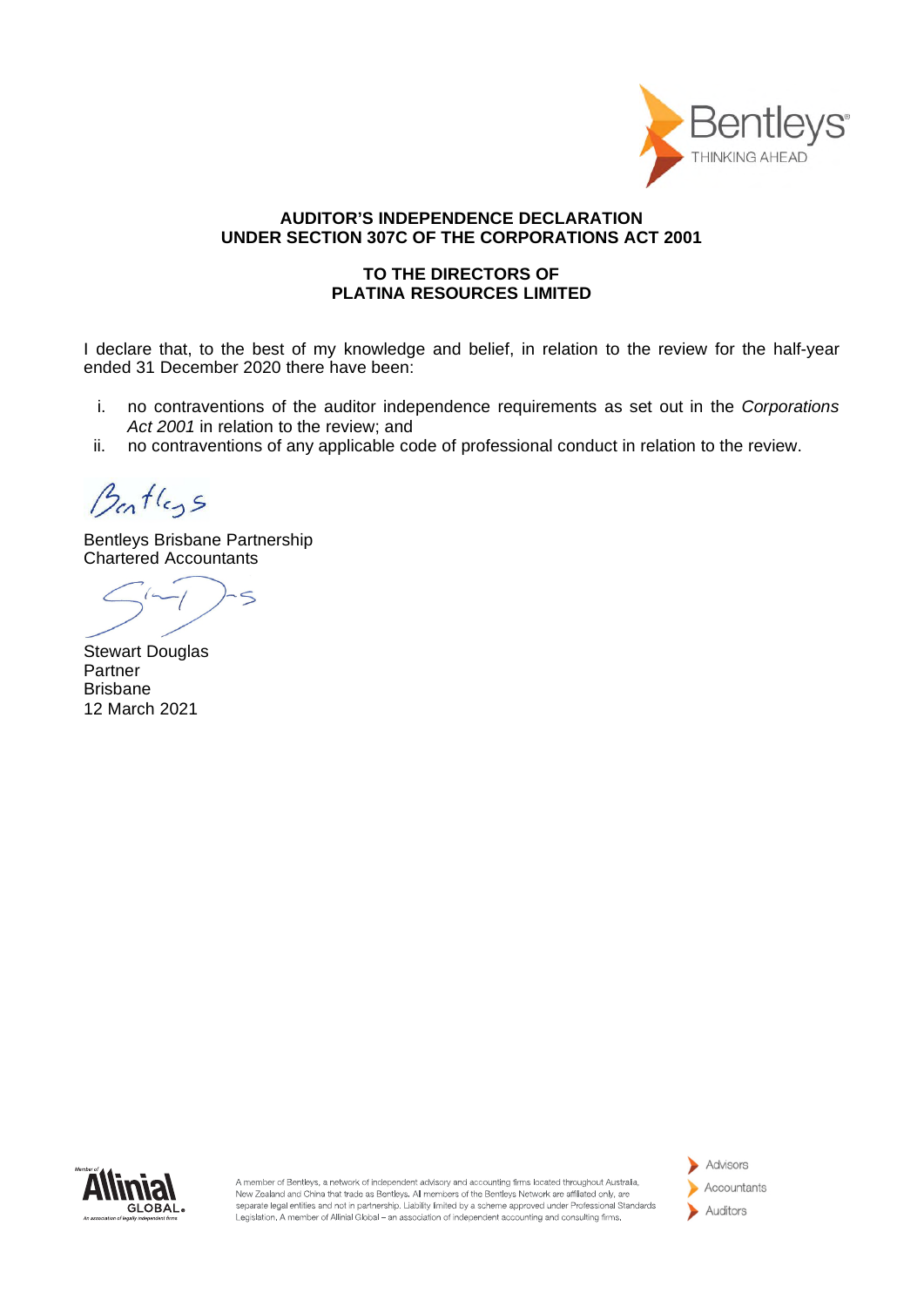## <span id="page-6-0"></span>**Consolidated Statement of Comprehensive Income for the half-year ended 31 December 2020**

|                                                                     | <b>Note</b>    | <b>Dec 2020</b> | <b>Dec 2019</b> |
|---------------------------------------------------------------------|----------------|-----------------|-----------------|
|                                                                     |                | \$              | \$              |
|                                                                     |                |                 |                 |
| Interest income                                                     |                | 146             | 3,883           |
| Other income - Sale of Greenland tenements                          | $\overline{2}$ | 7,941,545       |                 |
| Other income                                                        | $\overline{2}$ | 128,327         | 2,946           |
| Revenue                                                             |                | 8,070,018       | 6,829           |
|                                                                     |                |                 |                 |
| <b>Administration expenses</b>                                      |                | (92, 033)       | (274, 497)      |
| Depreciation and amortisation expense                               |                | (2, 555)        | (2,689)         |
| Employee benefits expense                                           |                | (117,070)       | (174, 192)      |
| Foreign exchange (loss) / gain                                      |                | (563, 719)      | (2,626)         |
| <b>Exploration costs expensed</b>                                   |                | (370, 328)      | (730, 107)      |
| Marketing expenses                                                  |                | (45, 764)       | (122, 986)      |
| <b>Professional services</b>                                        |                | (346, 101)      | (102, 644)      |
| Share based payments expensed                                       | 6              | (389, 073)      | (118, 307)      |
| Net fair value gain / (loss) on fair value of<br>equity investments | 3              | 10,946,979      | (133, 929)      |
| <b>Operating Profit / (Loss)</b>                                    |                | 17,090,354      | (1,655,148)     |
| Profit / (Loss) before income tax                                   |                | 17,090,354      | (1,655,148)     |
| Income tax (expense) / benefit                                      |                |                 | 187,498         |
| Profit/(Loss) for the period                                        |                | 17,090,354      | (1,467,650)     |
| Other comprehensive income                                          |                |                 |                 |
| Total comprehensive profit/(loss) for the period                    |                | 17,090,354      | (1,467,650)     |
|                                                                     |                |                 |                 |
| <b>Overall Operations</b>                                           |                |                 |                 |
| Basic profit / (loss) per share (\$ per share)                      |                | .043            | (0.0055)        |
| Diluted profit / (loss) per share (\$ per share)                    |                | .041            | (0.0055)        |

*The Statement of Comprehensive Income should be read in conjunction with the notes to the financial statements*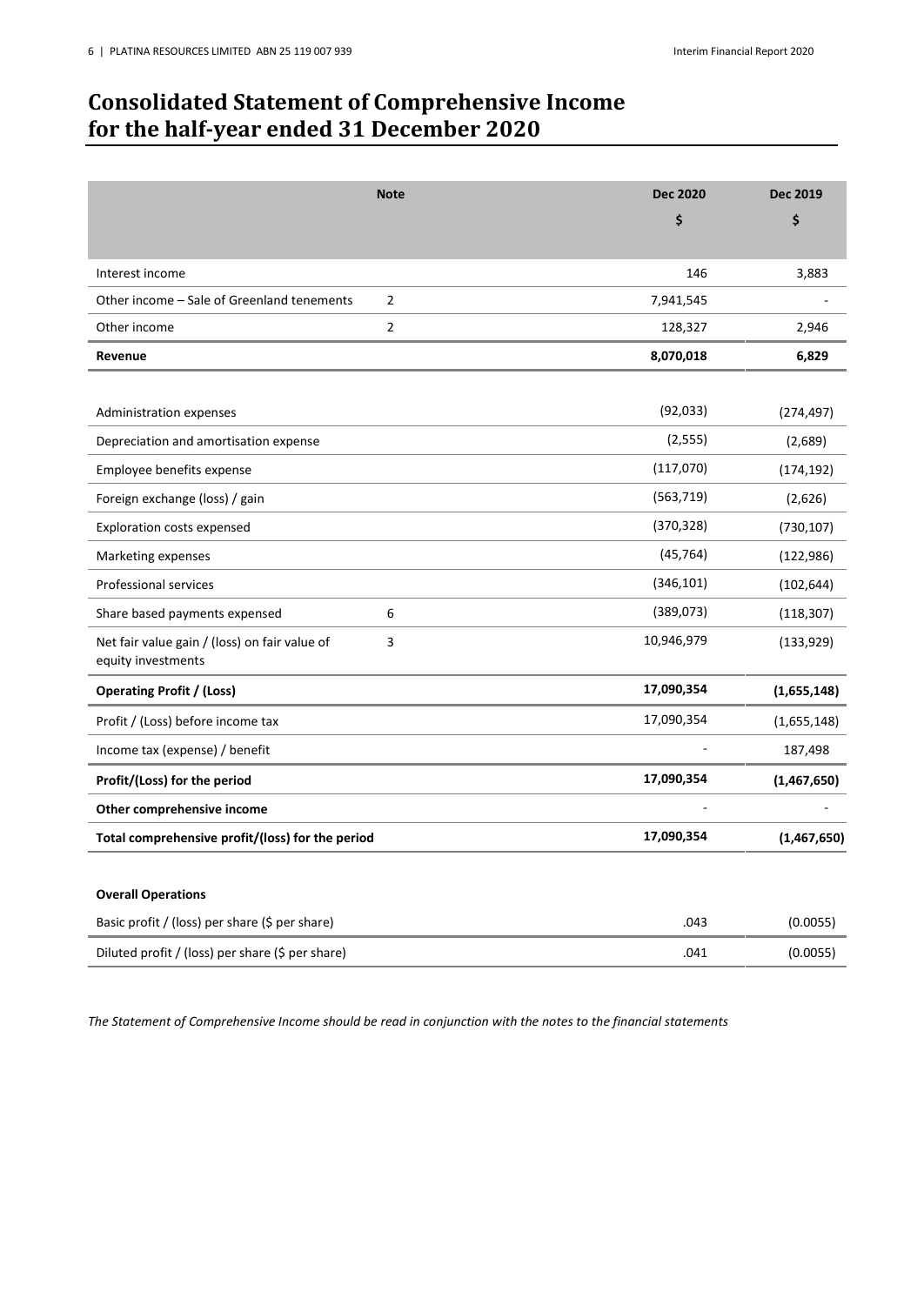## <span id="page-7-0"></span>**Consolidated Statement of Financial Position as at 31 December 2020**

|                                                               |             | <b>Dec 2020</b> | <b>Jun 2020</b> |
|---------------------------------------------------------------|-------------|-----------------|-----------------|
|                                                               | <b>Note</b> | \$              | \$              |
| <b>Current Assets</b>                                         |             |                 |                 |
| Cash and cash equivalents                                     |             | 1,233,799       | 1,117,565       |
| Trade and other receivables                                   |             | 17,987          | 11,001          |
| Other current assets                                          |             | 4,983           | 29,552          |
| <b>Total Current Assets</b>                                   |             | 1,256,769       | 1,158,118       |
| <b>Non-Current Assets</b>                                     |             |                 |                 |
| Property, plant and equipment                                 |             | 11,215          | 13,770          |
| Financial assets at FVTPL                                     | 3           | 18,748,134      | 130,544         |
| Exploration and evaluation expenditure -<br>acquisition costs | 4           | 543,967         |                 |
| Other non-current assets                                      |             | 42,099          | 41,609          |
| <b>Total Non-Current Assets</b>                               |             | 19,345,415      | 185,923         |
| <b>TOTAL ASSETS</b>                                           |             | 20,602,184      | 1,344,041       |
| <b>Current Liabilities</b>                                    |             |                 |                 |
| Trade and other payables                                      |             | 746,744         | 286,689         |
| <b>Total Current Liabilities</b>                              |             | 746,744         | 286,689         |
| <b>TOTAL LIABILITIES</b>                                      |             | 746,744         | 286,689         |
| <b>NET ASSETS</b>                                             |             | 19,855,440      | 1,057,352       |
| <b>Equity</b>                                                 |             |                 |                 |
| Issued capital                                                |             | 54,248,071      | 52,827,671      |
| Share issue costs                                             |             | (3, 130, 559)   | (3,064,820)     |
|                                                               | 5           | 51,117,512      | 49,762,851      |
| Share-based payments reserve                                  | 6           | 888,358         | 571,285         |
| Retained earnings                                             |             | (32, 150, 430)  | (49, 276, 784)  |
| <b>TOTAL EQUITY</b>                                           |             | 19,855,440      | 1,057,352       |

*The Statement of Financial Position should be read in conjunction with the notes to the financial statements.*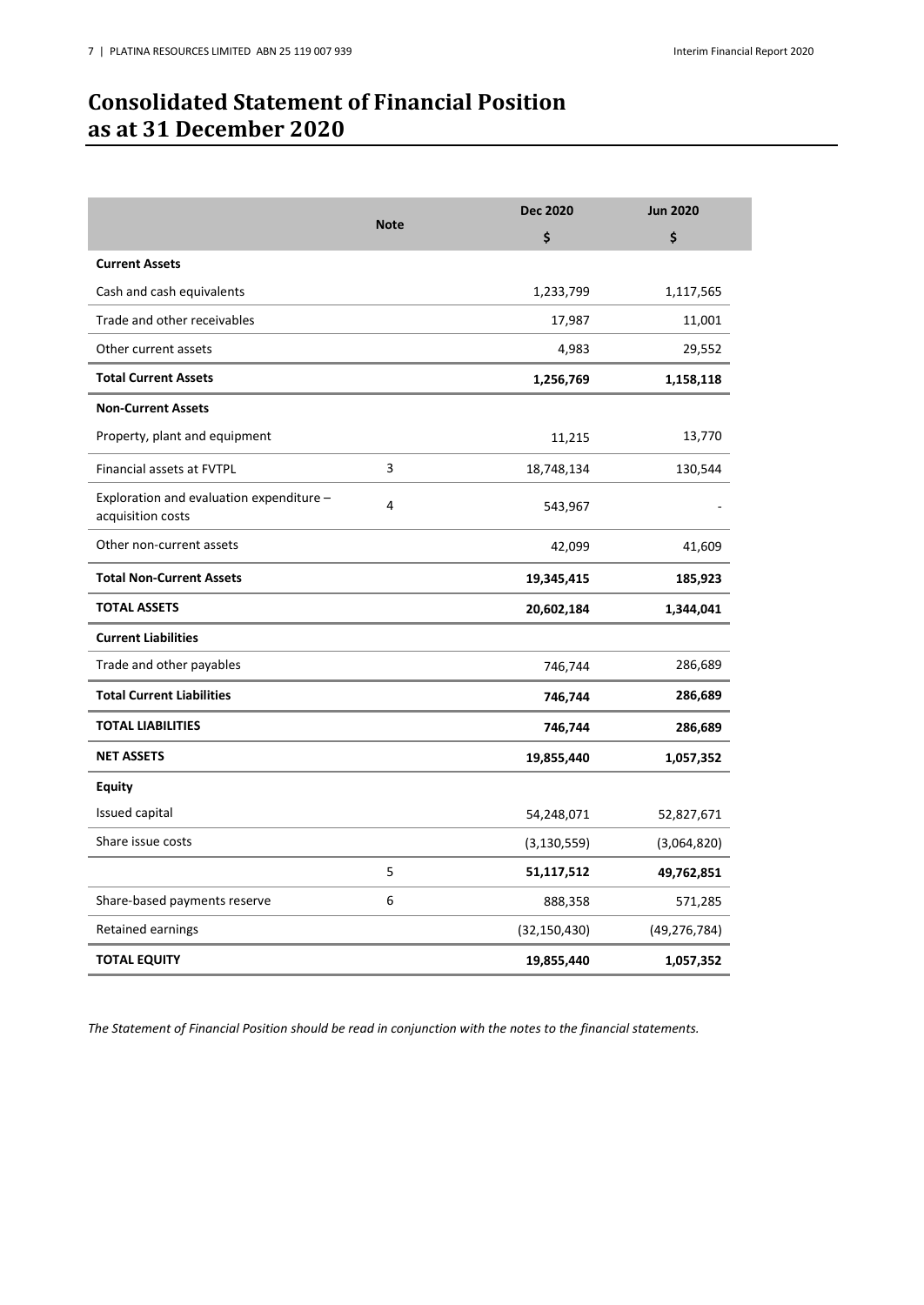## <span id="page-8-0"></span>**Consolidated Statement of Changes in Equity for the half-year ended 31 December 2020**

|                                                                 | <b>Share Capital</b><br><b>Ordinary</b> | Share-based<br><b>Payments</b><br><b>Reserve</b> | <b>Accumulated</b><br><b>Losses</b> | <b>Total</b> |
|-----------------------------------------------------------------|-----------------------------------------|--------------------------------------------------|-------------------------------------|--------------|
|                                                                 | \$                                      | \$                                               | \$                                  | \$           |
| Balance at 1 July 2019                                          | 47,668,551                              | 552,459                                          | (47,053,898)                        | 1,167,112    |
| Issue of shares                                                 | 1,305,147                               |                                                  |                                     | 1,305,147    |
| Shares issue costs                                              | (107, 995)                              |                                                  |                                     | (107, 995)   |
| Performance rights and options expensed / issued                |                                         | 63,160                                           |                                     | 63,160       |
| Sub total                                                       | 48,865,703                              | 615,619                                          | (47,053,898)                        | 2,427,424    |
| Profit / (Loss) for the period attributable to members          |                                         |                                                  | (1,467,650)                         | (1,467,650)  |
| <b>Balance at 31 December 2019</b>                              | 48,865,703                              | 615,619                                          | (48,521,548)                        | 959,774      |
|                                                                 |                                         |                                                  |                                     |              |
| Balance at 1 July 2020                                          | 49,762,851                              | 571,285                                          | (49, 276, 784)                      | 1,057,352    |
| Issue of shares                                                 | 1,384,400                               |                                                  |                                     | 1,384,400    |
| Shares issue costs                                              | (65, 739)                               |                                                  |                                     | (65, 739)    |
| Performance rights and options expensed / issued                |                                         | 389,073                                          |                                     | 389,073      |
| Performance rights converted                                    | 36,000                                  | (36,000)                                         |                                     |              |
| Performance rights lapsed and adjusted to<br>accumulated losses |                                         | (36,000)                                         | 36,000                              |              |
| Sub total                                                       | 51,117,512                              | 888,358                                          | (49, 240, 784)                      | 2,765,086    |
| Profit / (Loss) for the period attributable to members          |                                         |                                                  | 17,090,354                          | 17,090,354   |
| <b>Balance at 31 December 2020</b>                              | 51,117,512                              | 888,358                                          | (32, 150, 430)                      | 19,855,440   |

*The Statement of Changes in Equity should be read in conjunction with the notes to the financial statements.*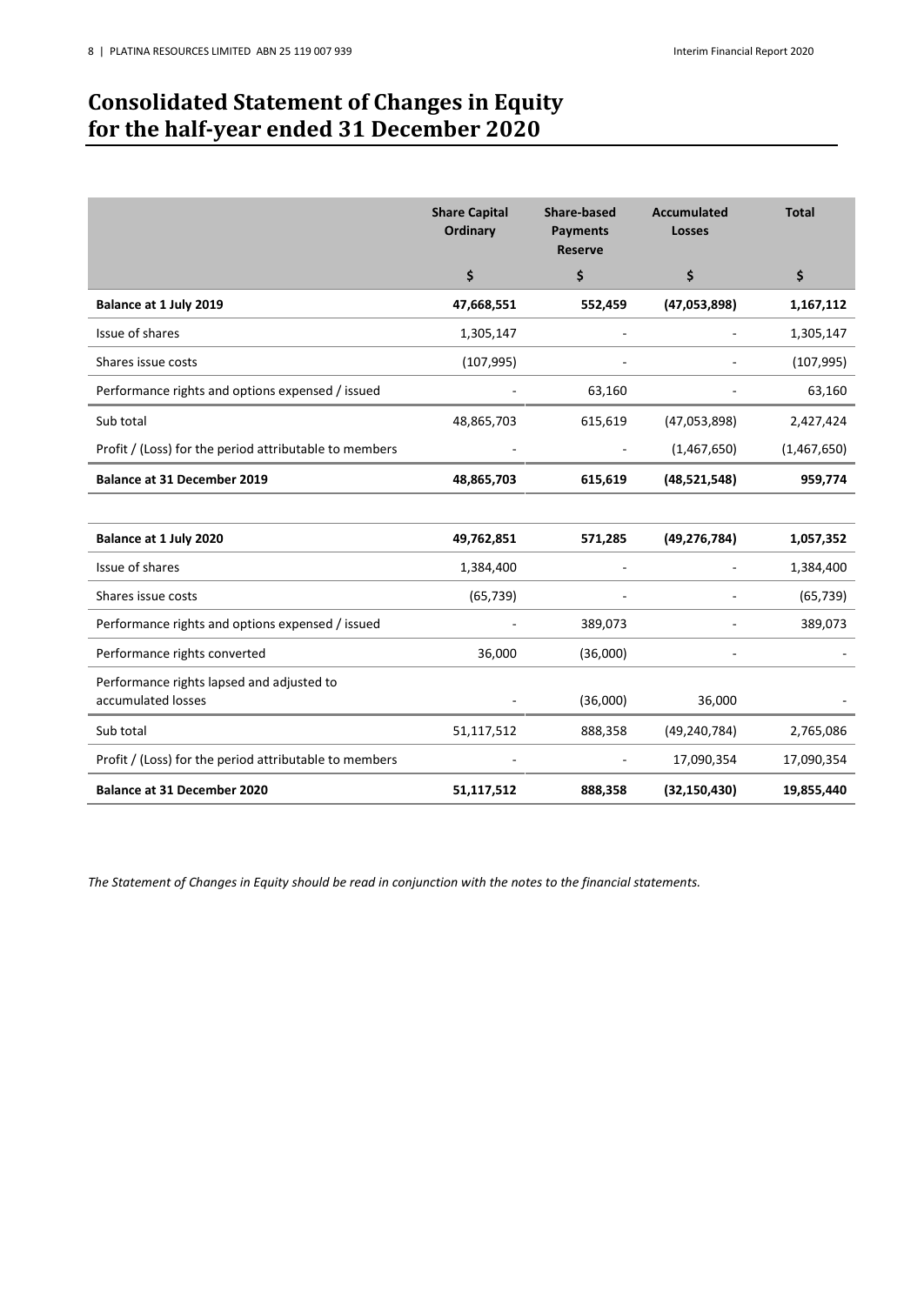## <span id="page-9-0"></span>**Consolidated Statement of Cash Flows for the half-year ended 31 December 2020**

|                                                                                             |             | <b>Dec 2020</b> | Dec 2019   |
|---------------------------------------------------------------------------------------------|-------------|-----------------|------------|
|                                                                                             | <b>Note</b> | \$              | \$         |
| <b>CASH FLOWS FROM OPERATING ACTIVITIES</b>                                                 |             |                 |            |
| Payments to suppliers and employees                                                         |             | (454, 937)      | (749, 159) |
| Interest received                                                                           |             | 57              | 5,403      |
| Other Income                                                                                |             | 131,297         |            |
| Net cash provided by / (used in) operating activities                                       |             | (323,583)       | (743, 756) |
| <b>CASH FLOWS FROM INVESTING ACTIVITIES</b>                                                 |             |                 |            |
| Payments for property, plant and equipment                                                  |             |                 |            |
| Payments for purchase of investments                                                        |             | (426, 485)      | (334, 821) |
| Receipts for sale of exploration tenements - Greenland                                      |             | 521,594         |            |
| Exploration and evaluation expenditure - acquisition costs                                  |             | (29, 194)       |            |
| Exploration and evaluation expenditure                                                      |             | (434, 700)      | (559, 104) |
| Net cash used in investing activities                                                       |             | (368, 785)      | (893, 925) |
| <b>CASH FLOWS FROM FINANCING ACTIVITIES</b>                                                 |             |                 |            |
| Proceeds from issue of shares & options                                                     |             | 894,400         | 1,250,000  |
| Share issue costs                                                                           |             | (71, 403)       | (107, 995) |
| Net cash provided by financing activities                                                   |             | 822,997         | 1,142,005  |
| Net decrease in cash held                                                                   |             | 130,629         | (495, 676) |
| Cash at beginning of period                                                                 |             | 1,117,565       | 1,298,952  |
| Effects of exchange rate fluctuations on the balances of cash<br>held in foreign currencies |             | (14, 395)       | (2,959)    |
| Cash at end of financial period                                                             |             | 1,233,799       | 800,317    |

*The Statement of Cash flows should be read in conjunction with the notes to the financial statements.*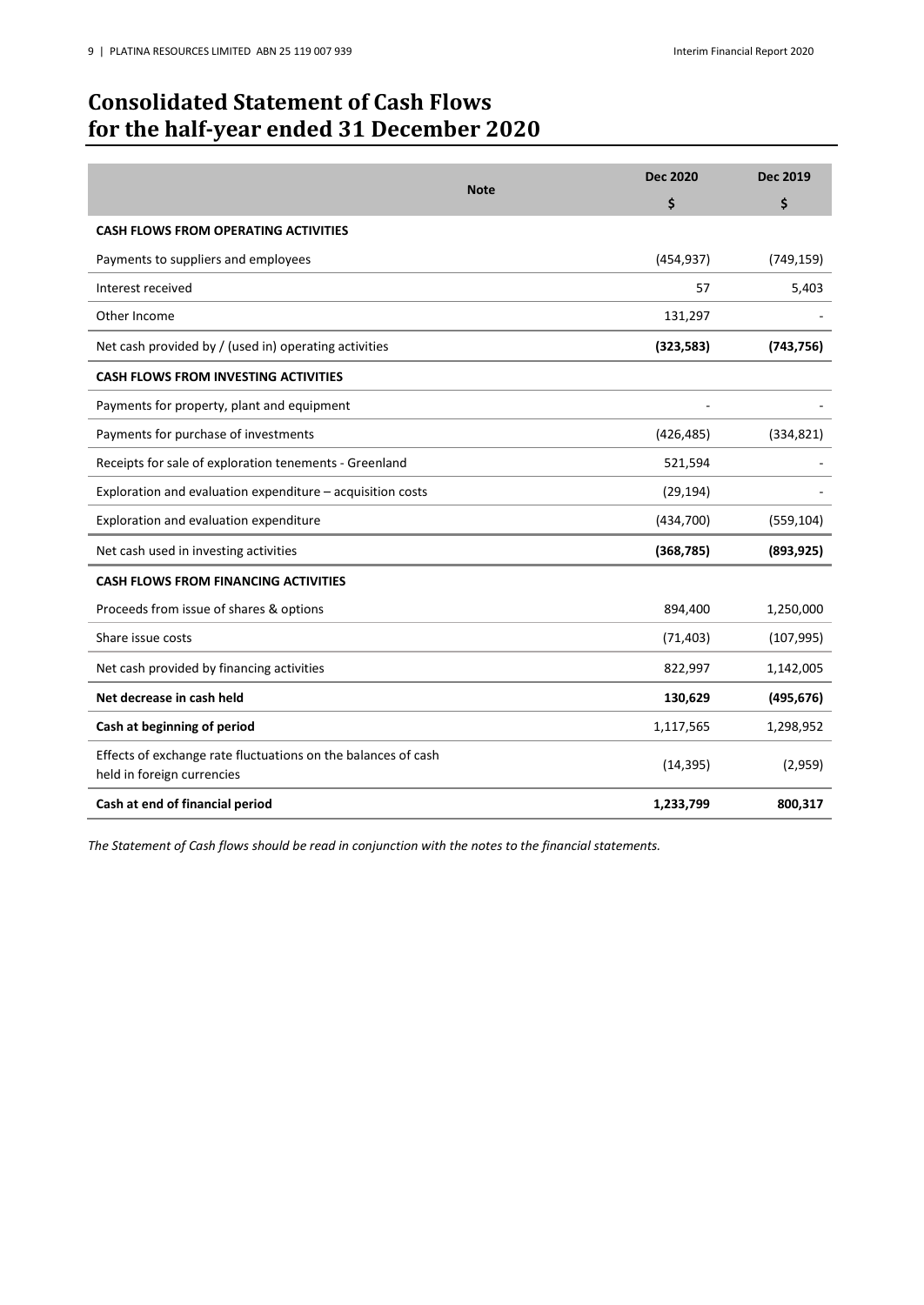## <span id="page-10-0"></span>**Notes to the Financial Statements for the half-year ended 31 December 2020**

#### **NOTE 1 BASIS OF PREPARATION**

The interim financial report is a general purpose financial report prepared in accordance with the requirements of the Corporations Act 2001, Australian Accounting Standard AASB 134 Interim Financial Reporting and other authoritative pronouncements of the Australian Accounting Standards Board including Australian Accounting Interpretations.

It is recommended that this interim financial report be read in conjunction with the annual financial report for the year ended 30 June 2020 and any public announcements made by Platina Resources Limited during the period in accordance with continuous disclosure requirements arising under the Corporations Act 2001.

The accounting policies have been consistently applied by the Group, apart from any changes in accounting policy noted below, and are consistent with those applied in the 30 June 2020 annual report.

The interim financial report does not include full disclosures of the type normally included in an annual financial report.

#### **Reporting Basis and Conventions**

The interim report has been prepared on an accruals basis and is based on historical costs.

#### **Going Concern**

The interim financial report for the half year ended 31 December 2020 is prepared on a going concern basis, which contemplates the continuity of normal business activity and the commercial realisation of the Group's assets and the settlement of liabilities in the normal course of business.

The Group recorded a profit after tax of \$17,090,345 for the half year ended 31 December 2020 (2019: Loss: 1,467,650) but this included a number of unrealised and 'once-off' transactions that are unlikely to recur, including a gain on the sale of Greenland tenements of \$7,941,545 and Net fair value gains on equity investments of \$10,946,979. The Group has experienced net operating and investing cash outflows of \$692,368 (2019: \$1,637,681) and continues to incur expenditure on its exploration projects drawing on its cash balances, without a consistent source of income. As at 31 December 2020, the Group had \$1,233,799 (30 June 2020: \$1,117,565) in cash and cash equivalents.

During the period, the Company completed a non-brokered private placement for 22.36 million shares to raise \$894,400 (before costs) at \$0.04 per share. The Directors consider that additional funding will be required to enable the Group to continue as a going concern for a period of at least twelve months from the date of signing this financial report.

Such additional funding is potentially available from a number of sources including further capital raisings, sale of financial assets comprising shares held in listed companies, sale of projects and managing cash flow in line with available funds. The Group's operations require the raising of capital on an on-going basis to fund its planned exploration program and to commercialize its projects.

However, due to the existence of the above financial conditions, there exists a material uncertainty that may cast significant doubt about the Group's ability to continue as a going concern and therefore the Group may be unable to realise its assets and discharge its liabilities in the normal course of business.

The Directors believe the Group will obtain sufficient funding from one or more of the funding opportunities detailed above to enable it to continue as a going concern and therefore that it is appropriate to prepare the financial statements on a going concern basis.

#### **New, Revised or Amending Accounting Standards and Interpretations Adopted**

In the half-year ended 31 December 2020, the Directors have reviewed all of the new and revised Standards and Interpretations issued by the AASB that are relevant to the Group and effective for the half-year reporting periods beginning on or after 1 July 2020. This did not have any impact on the financial report.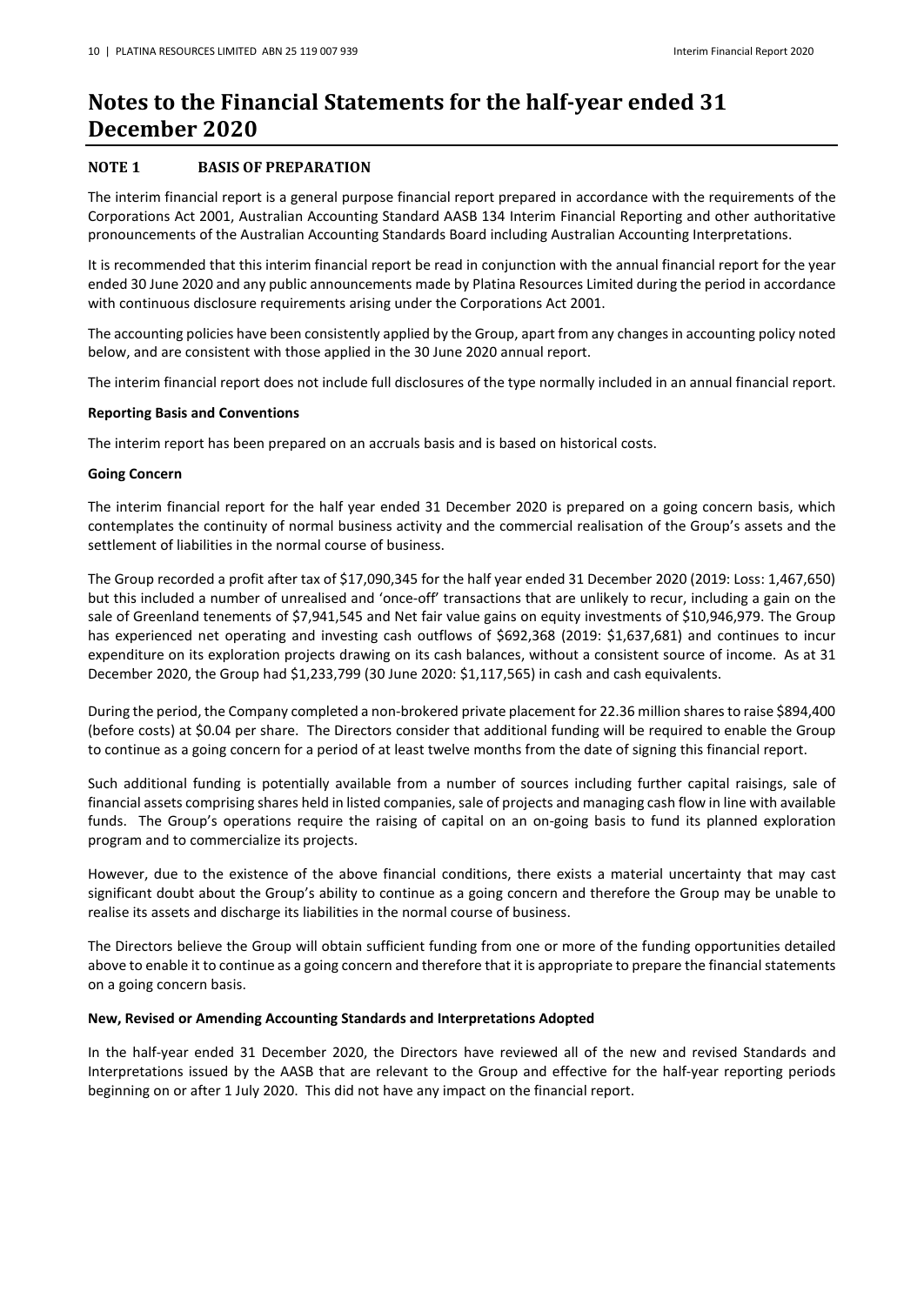#### **NOTE 2 OTHER INCOME**

|                                              | 31 Dec<br>2020 | 30 Jun<br>2020 |
|----------------------------------------------|----------------|----------------|
|                                              | S              |                |
| Other income                                 |                |                |
| Other income – Sale of Greenland tenements * | 7,941,545      |                |
| Other income **                              | 128,327        | 2,946          |

During the period, Platina received CAD 0.5 million cash and CAD 7.15 million worth of Canadian-listed Major Precious Metals Corp (CSE: SIZE) shares (55 million shares, based on the last traded price at CAD 0.13c per SIZE share at date of contract) for the sale of its Skaergaard project in Greenland project. In January 2021, Platina issued 15.56 million ordinary fully paid shares (at a deemed price of \$0.024 per share) to nominees of Argonaut Limited as consideration for corporate advisory services provided to the Company in connection with the sale of the Skaergaard project.

During the period, Platina received \$42,745 from the ATO in the form of a tax-free cash flow boost and also received a refund of \$78,607 from a drilling contractor for prior prepayment of deposit.

#### **NOTE 3 FINANCIAL ASSETS AT FAIR VALUE THROUGH PROFIT OR LOSS**

|                                                                     | <b>31 Dec</b> | 30 Jun  |
|---------------------------------------------------------------------|---------------|---------|
|                                                                     | 2020          | 2020    |
|                                                                     | \$            | Ş       |
| Financial assets at fair value through profit or loss               |               |         |
| Listed equity securities - Investment in Blue Moon Zinc Corp.       | 498.774       | 130,544 |
| Listed equity securities – Investment in Major Precious Metals Corp | 17,642,584    |         |
| Listed equity securities – Investment in Nelson Resources Limited   | 606.776       |         |
| Total                                                               | 18,748,134    | 130.544 |

#### *(i) Classification of financial assets at fair value through profit or loss*

The Group classifies its equity based financial assets at fair value through profit or loss in accordance with AASB 9. They are presented as current assets if they are expected to be sold within 12 months after the end of the reporting period; otherwise they are presented as non-current assets. Changes in the fair value of financial assets are recognised in the profit or loss as applicable.

#### *(ii) Amounts recognised in profit or loss*

Changes in the fair values of financial assets at fair value have been recorded through profit or loss, representing a net gain of \$10,946,979 for the period.

*(iii) Fair value measurement of financial instruments*

Financial assets and financial liabilities measured at fair value in the statement of financial position are grouped into three (3) levels of a fair value hierarchy. The three (3) levels are defined based on the observability of significant inputs to the measurement, as follows:

Level 1: quoted prices (unadjusted) in active markets for identical assets or liabilities

Level 2: inputs other than quoted prices included within Level 1 that are observable for the asset or liability, either directly or indirectly

Level 3: unobservable inputs for the asset or liability

The following table shows the levels within the hierarchy of financial assets and liabilities measured at fair value on a recurring basis:

|                                | Level 1    | Level 2                  | Level 3                  | <b>Total</b> |
|--------------------------------|------------|--------------------------|--------------------------|--------------|
| December 2020                  | \$         | \$                       | \$                       |              |
| Listed equity securities       | 18,748,134 | $\overline{\phantom{a}}$ | ٠.                       | 18,748,134   |
| Fair value at 31 December 2020 | 18,748,134 | $\overline{\phantom{a}}$ | $\overline{\phantom{0}}$ | 18,748,134   |
|                                |            |                          |                          |              |
|                                | Level 1    | Level 2                  | Level 3                  | <b>Total</b> |
| <b>June 2020</b>               | \$         | \$                       | \$                       | \$           |
| Listed equity securities       | 130,544    | -                        | $\overline{\phantom{a}}$ | 130,544      |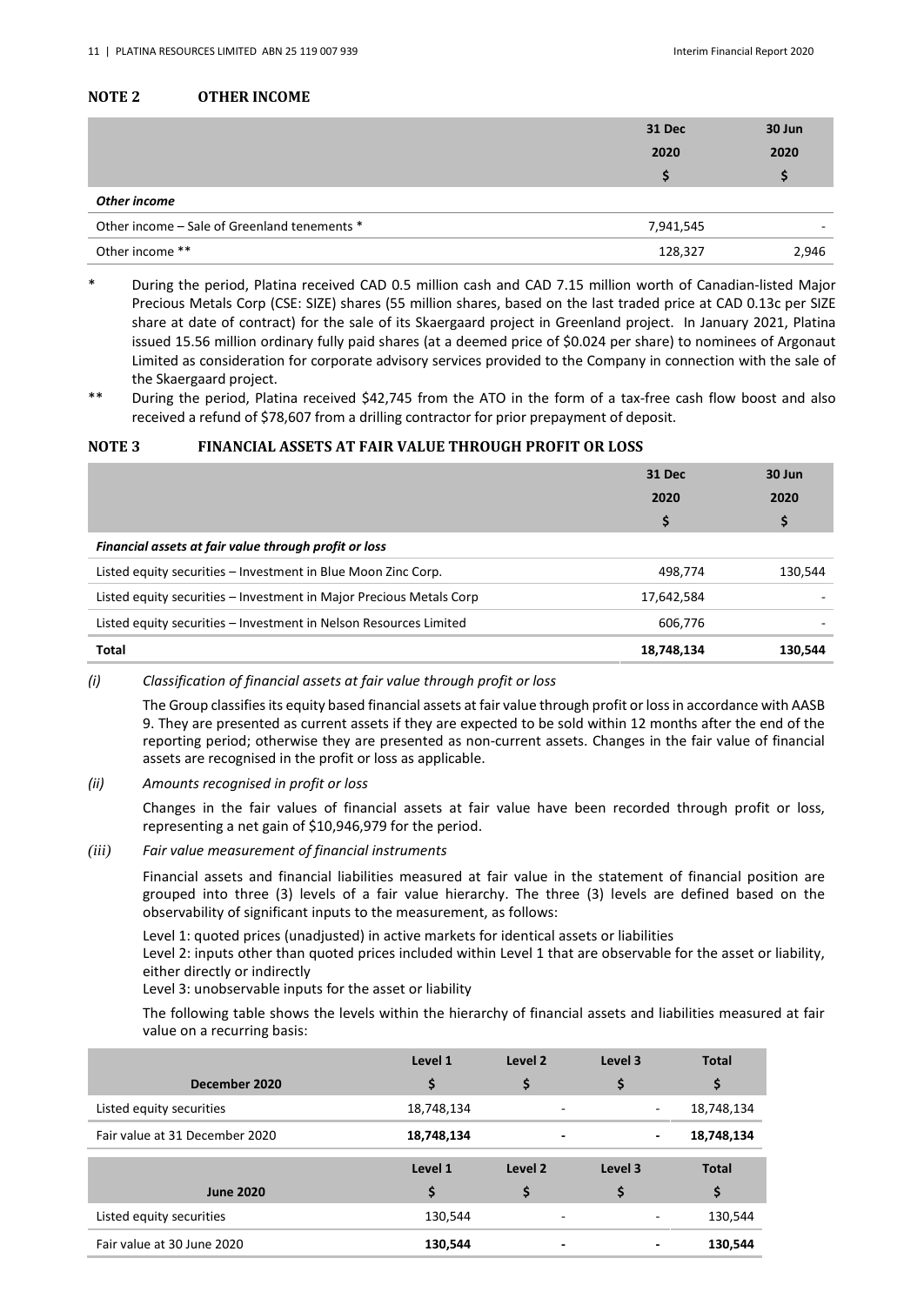#### **NOTE 4 EXPLORATION AND EVALUATION EXPENDITURE**

|                                                              | <b>31 Dec</b> | 30 Jun |
|--------------------------------------------------------------|---------------|--------|
|                                                              | 2019          | 2020   |
|                                                              | S             |        |
| Balance at beginning of the period                           | -             |        |
| Capitalised                                                  | 543,967       |        |
| Impaired                                                     | ۰             |        |
| Exploration and evaluation expenditure capitalised – at cost | 543,967       |        |

Recoverability of the carrying amount of exploration assets is dependent on the successful exploration and sale of minerals.

Impairment losses are recognised on certain areas of interest where management has surrendered the lease or where there is considered to be little or no chance of recovery of expenses through production. Capitalised amounts represent acquisition costs for areas of interest. All subsequent costs are expensed.

#### **NOTE 5 ISSUED CAPITAL**

|                     | 31 Dec | 30 Jun |
|---------------------|--------|--------|
|                     | 2020   | 2020   |
|                     |        |        |
| (a) Ordinary Shares |        |        |

| Issued and fully paid                   |            |            |
|-----------------------------------------|------------|------------|
| 404,086,493 (30 June 2020: 371,326,493) | 51,117,512 | 49.762.851 |

| (a) Ordinary Shares                                                                                       | <b>Number of Shares</b> | \$         |
|-----------------------------------------------------------------------------------------------------------|-------------------------|------------|
| Movements in Ordinary Shares                                                                              |                         |            |
| Balance at 1 July 2020                                                                                    | 371,326,493             | 49,762,851 |
| In July 2020, shares were issued pursuant to a placement of shares                                        | 22,360,000              | 894,400    |
| In August 2020, shares were issued as partial consideration for the Challa<br><b>Gold Project</b>         | 10,000,000              | 490,000    |
| In August 2020, shares were issued on exercise of performance rights to<br>Managing director, Corey Nolan | 400.000                 | 36.000     |
| Less: Share issue costs                                                                                   |                         | (65, 739)  |
| Balance at 31 December 2020                                                                               | 404.086.493             | 51,117,512 |

#### **(b) Unlisted Options**

Options to subscribe for ordinary shares in the capital of the Company as at 31 December 2020 and 30 June 2020 are as follow:

| Exercise<br><b>Period</b>        | <b>Note</b> | <b>Exercise</b><br><b>Price</b> | <b>Opening</b><br><b>Balance</b><br>1 July 2020<br><b>Number</b> | <b>Options</b><br><b>Issued</b><br><b>Number</b> | <b>Options</b><br>Exercised/<br><b>Cancelled</b><br><b>Number</b> | <b>Closing</b><br><b>Balance</b><br>31 Dec 2020<br><b>Number</b> | Vested /<br>Exercisable<br>31 Dec 2020<br><b>Number</b> |
|----------------------------------|-------------|---------------------------------|------------------------------------------------------------------|--------------------------------------------------|-------------------------------------------------------------------|------------------------------------------------------------------|---------------------------------------------------------|
| Options expiring 16 October 2022 | (i)         | \$0.08                          | $\sim$                                                           | 11,500,000                                       | $\overline{\phantom{0}}$                                          | 11,500,000                                                       | 11,500,000                                              |
| Options expiring 16 October 2022 | (i)         | \$0.09                          | $\sim$                                                           | 3,000,000                                        | ٠                                                                 | 3,000,000                                                        | 3,000,000                                               |
| Options expiring 16 October 2022 | (i)         | \$0.105                         | $\sim$                                                           | 3,000,000                                        | ۰.                                                                | 3,000,000                                                        | 3,000,000                                               |
| Options expiring 16 October 2023 | (i)         | \$0.10                          | $\sim$                                                           | 22,360,000                                       | ۰.                                                                | 22,360,000                                                       | 22,360,000                                              |
|                                  |             |                                 | $\overline{\phantom{a}}$                                         | 39,860,000                                       | -                                                                 | 39,860,000                                                       | 39,860,000                                              |
| Weighted average exercise price  |             |                                 | $\overline{\phantom{a}}$                                         | 0.094                                            |                                                                   | 0.094                                                            | 0.094                                                   |

<sup>(\$)</sup> 

<sup>(</sup>i) In October 2020, following shareholder approval, 15.5 million options were issued as part of the remuneration package for the Company's directors and company secretary.

<sup>(</sup>ii) In July 2020, the Company completed a placement of 22.36 million shares to raise \$894,400. In addition, the Company agreed to issue 22.36 million free attaching options to the placement participants. The options were issued in October 2020, following shareholder approval.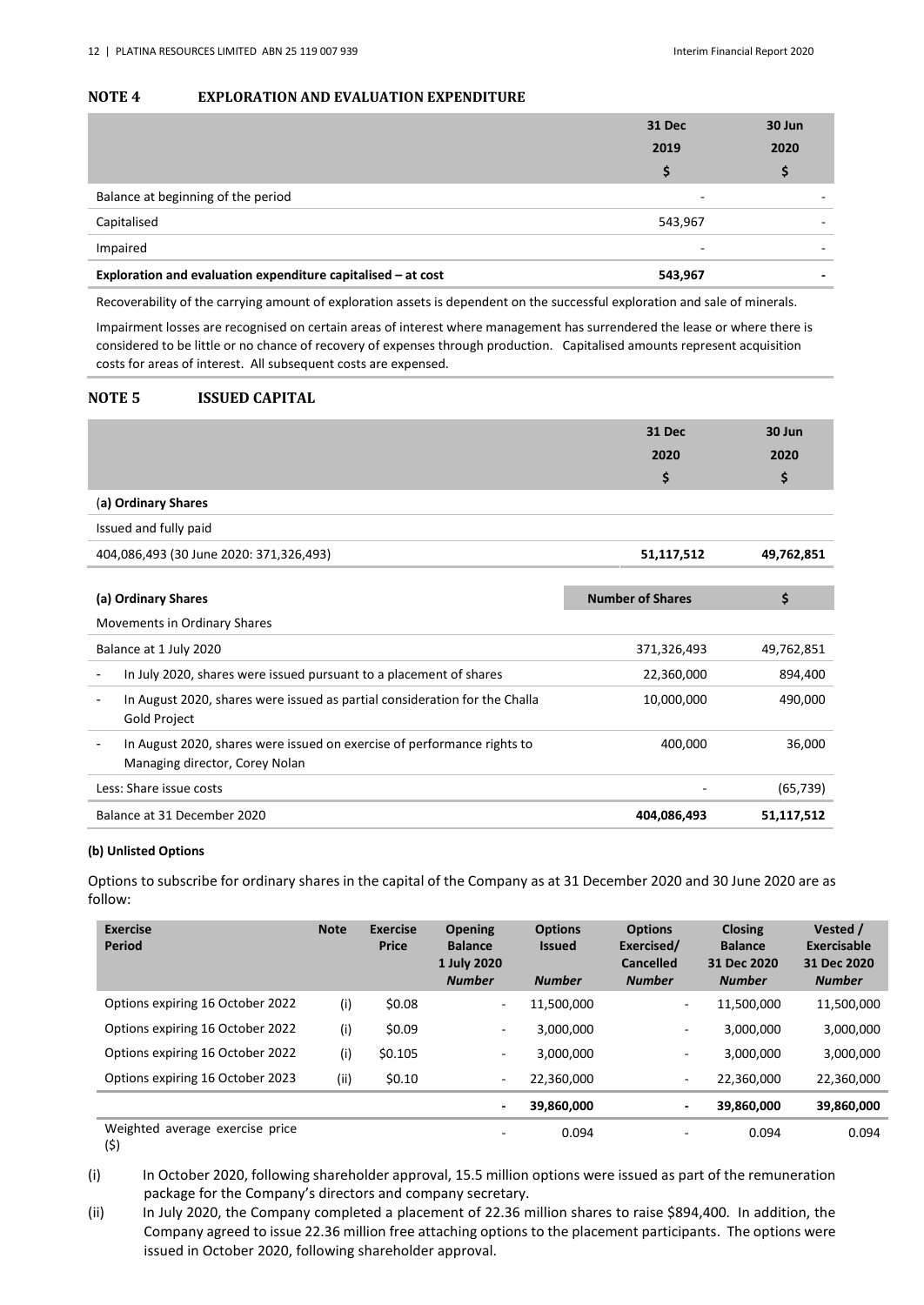#### **NOTE 5 ISSUED CAPITAL - continued**

| <b>Exercise</b><br><b>Period</b>        | <b>Note</b> | <b>Exercise</b><br><b>Price</b> | <b>Opening</b><br><b>Balance</b><br>1 July 2019<br><b>Number</b> | <b>Options</b><br><b>Issued</b><br><b>Number</b> | <b>Options</b><br>Exercised/<br>Cancelled<br><b>Number</b> | <b>Closing</b><br><b>Balance</b><br>30 June 2020<br><b>Number</b> | Vested /<br><b>Exercisable</b><br>30 June 2020<br><b>Number</b> |
|-----------------------------------------|-------------|---------------------------------|------------------------------------------------------------------|--------------------------------------------------|------------------------------------------------------------|-------------------------------------------------------------------|-----------------------------------------------------------------|
| expiring 31 December<br>Options<br>2019 | (i)         | \$0.20                          | 11,000,000                                                       | $\sim$                                           | (11,000,000)                                               | $\overline{\phantom{a}}$                                          |                                                                 |
|                                         |             |                                 | 11,000,000                                                       | $\overline{\phantom{a}}$                         | (11,000,000)                                               | ٠                                                                 |                                                                 |
| Weighted average exercise price<br>(5)  |             |                                 | 0.20                                                             | ۰                                                | 0.20                                                       | $\overline{\phantom{a}}$                                          |                                                                 |

(i) 11 million options expired unexercised on 31 December 2019.

#### **(c) Performance Rights**

Performance Rights to subscribe for ordinary shares in the capital of the Company as at 31 December 2020 and 30 June 2020 are as follow:

| <b>Grant date</b> | <b>Expiry Date</b> | <b>Note</b> | <b>Opening</b><br><b>Balance</b><br>1 July 2020 | <b>Rights</b><br><b>Issued</b> | Exercised/<br><b>Cancelled</b> | <b>Closing</b><br><b>Balance</b><br>31 Dec 2020  | Vested /<br><b>Exercisable</b><br>31 Dec 2020 |
|-------------------|--------------------|-------------|-------------------------------------------------|--------------------------------|--------------------------------|--------------------------------------------------|-----------------------------------------------|
|                   |                    |             | <b>Number</b>                                   | <b>Number</b>                  | <b>Number</b>                  | <b>Number</b>                                    | <b>Number</b>                                 |
| 20 August 2018    | 20 August 2020     | (i)         | 2,000,000                                       | $\sim$                         | (2,000,000)                    | $\sim$                                           |                                               |
|                   |                    |             | 2,000,000                                       | $\blacksquare$                 | (2,000,000)                    | ٠                                                |                                               |
|                   |                    |             |                                                 |                                |                                |                                                  |                                               |
|                   |                    |             |                                                 |                                |                                |                                                  |                                               |
| <b>Grant date</b> | <b>Expiry Date</b> | <b>Note</b> | <b>Opening</b><br><b>Balance</b><br>1 July 2019 | <b>Rights</b><br><b>Issued</b> | Exercised/<br><b>Cancelled</b> | <b>Closing</b><br><b>Balance</b><br>30 June 2020 | Vested /<br>Exercisable<br>30 June 2020       |
|                   |                    |             | <b>Number</b>                                   | <b>Number</b>                  | <b>Number</b>                  | <b>Number</b>                                    | <b>Number</b>                                 |
| 20 August 2018    | 20 August 2020     | (i)         | 2,000,000                                       |                                | ۰.                             | 2,000,000                                        |                                               |

(i) On 20 August 2020, the Company confirmed that 400,000 Performance Rights out of a total of 2,000,000 Performance Rights that were issued to Managing Director, Mr Nolan in August 2018, vested as the performance conditions were satisfied which has resulted in the issue of 400,000 ordinary fully paid shares. The balance of the Performance Rights lapsed as the performance conditions were not satisfied.

#### **NOTE 6 SHARE BASED PAYMENTS RESERVE**

|                                                                                           | 31 Dec   | 30 Jun  |
|-------------------------------------------------------------------------------------------|----------|---------|
|                                                                                           | 2020     | 2020    |
|                                                                                           | \$       | \$      |
| Share-based payments reserve                                                              | 888,358  | 571,285 |
|                                                                                           | 888,358  | 571,285 |
| Movement during the period:                                                               |          |         |
| Opening balance                                                                           | 571,285  | 552,459 |
| Issue of options and performance rights to directors and key management personnel         | 389,073  | 18,826  |
| Shares issued on conversion of performance rights                                         | (36,000) |         |
| Reversal of previously recognized expenses on unvested performance rights to<br>directors | (36,000) |         |
| <b>Closing balance</b>                                                                    | 888,358  | 571,285 |

The share-based payments reserve records items recognised as expenses on valuation of share options and performance rights.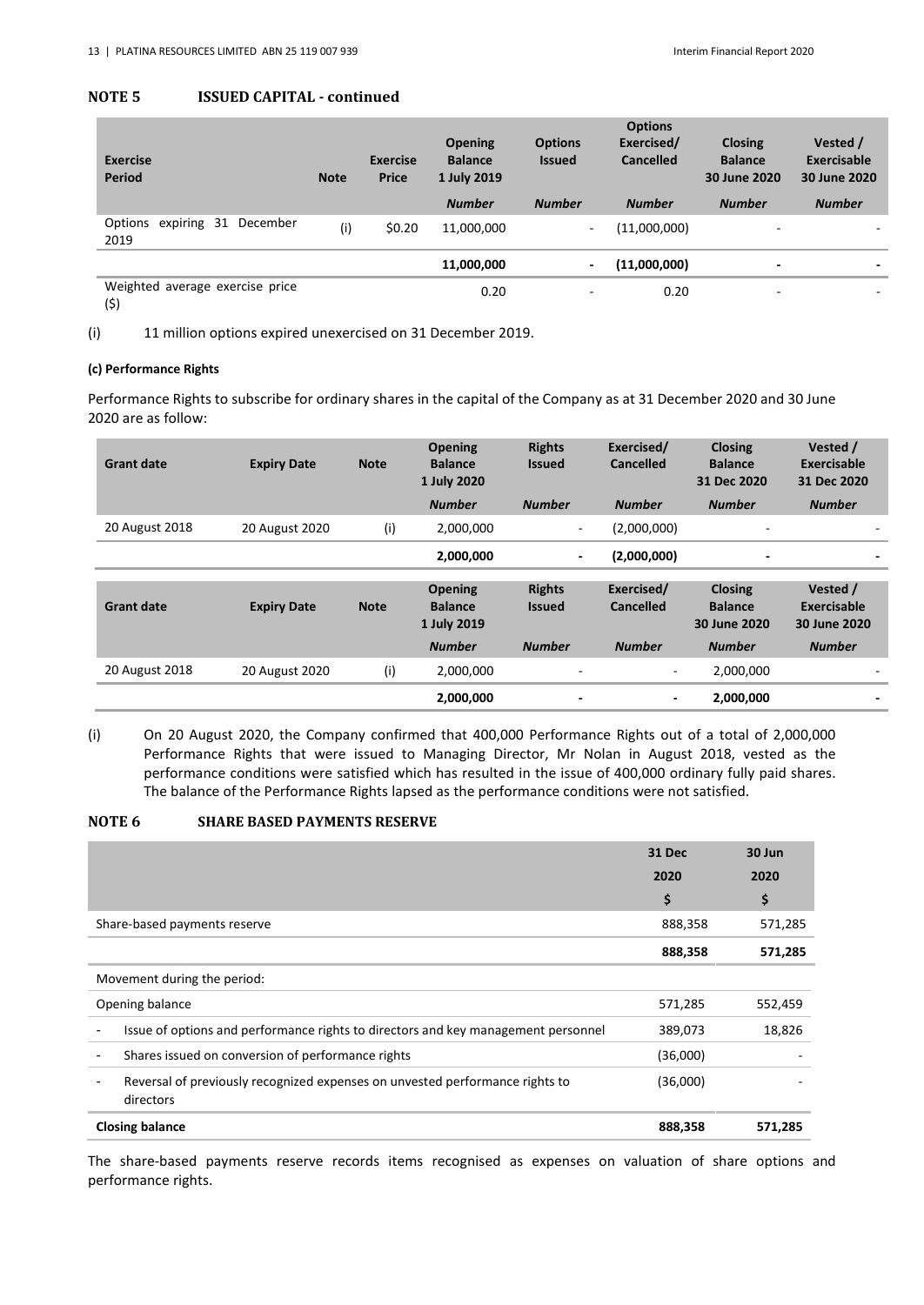#### **NOTE 7 SEGMENT REPORTING**

The Group operates predominately in mineral exploration with a focus on platinum group metals.

### **Segment Information Identification of reportable segments**

The Group has identified its operating segments based on the internal reports that are reviewed and used by the Board of Directors (chief operating decision makers) in assessing performance and determining the allocation of resources.

The Group is managed primarily on the basis of geographical locations as these locations have notably different risk profiles and performance assessment criteria. Operating segments are therefore determined on the same basis.

Reportable segments disclosed are based on aggregating operating segments where the segments are considered to have similar economic characteristics and are similar with respect to any external regulatory requirements.

#### **Basis of accounting for purposes of reporting by operating segments**

#### **(a) Accounting policies adopted**

Unless stated otherwise, all amounts reported to the Board of Directors, being the chief decision makers with respect to operating segments, are determined in accordance with accounting policies that are consistent with those adopted in the annual financial statement of the Group.

### **Segment Information**

#### **Identification of reportable segments**

|                                                                                                                                         | Greenland  | <b>Australia</b> | <b>North</b><br><b>America</b> | <b>All Other</b><br><b>Segments</b> | <b>Total</b> |
|-----------------------------------------------------------------------------------------------------------------------------------------|------------|------------------|--------------------------------|-------------------------------------|--------------|
|                                                                                                                                         | \$         | \$               | \$                             | \$                                  | \$           |
| <b>31 December 2020</b>                                                                                                                 |            |                  |                                |                                     |              |
| <b>REVENUE</b>                                                                                                                          |            |                  |                                |                                     |              |
| Interest revenue                                                                                                                        |            |                  |                                | 146                                 | 146          |
| Other income                                                                                                                            | 7,941,545  | 49,720           | 78,607                         | ä,                                  | 8,069,872    |
| <b>Total segment revenue</b>                                                                                                            | 7,941,545  | 49,720           | 78,607                         | 146                                 | 8,070,018    |
|                                                                                                                                         |            |                  |                                |                                     |              |
| Segment expenses                                                                                                                        | (112, 269) | (247, 789)       | (58, 302)                      | ÷                                   | (418, 360)   |
| Reconciliation of segment result to company net profit<br>before tax<br>Amounts not included in segment result but reviewed by<br>Board |            |                  |                                |                                     |              |
| - Net fair value gain / (loss) on fair value<br>of equity investments                                                                   |            | 180,290          | 10,766,689                     |                                     | 10,946,979   |
| - Corporate charges                                                                                                                     |            |                  |                                | (1,505,728)                         | (1,505,728)  |
| - Depreciation and amortisation                                                                                                         |            |                  |                                | (2, 555)                            | (2, 555)     |
| Net Profit / (Loss) before tax from<br>continuing operations                                                                            |            |                  |                                |                                     | 17,090,354   |
| <b>Income tax benefit</b>                                                                                                               |            |                  |                                |                                     |              |
| Net Profit / (Loss) after tax from<br>continuing operations                                                                             |            |                  |                                |                                     | 17,090,354   |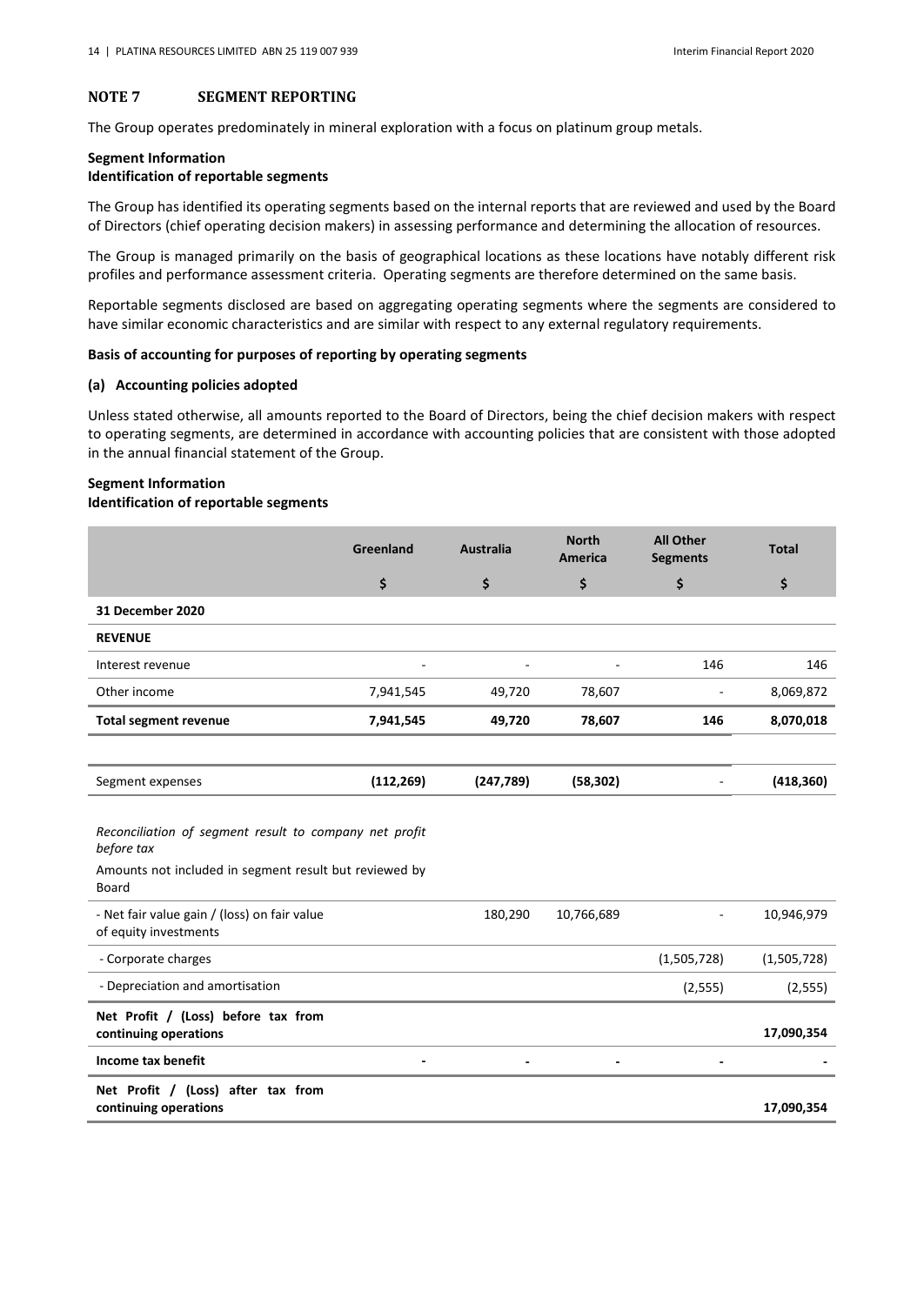#### **NOTE 7 SEGMENT REPORTING - continued**

|                                                                                                                                   | Greenland | <b>Australia</b> | <b>All Other</b><br><b>Segments</b> | <b>Total</b> |  |  |
|-----------------------------------------------------------------------------------------------------------------------------------|-----------|------------------|-------------------------------------|--------------|--|--|
|                                                                                                                                   | \$        | \$               | \$                                  | \$           |  |  |
| <b>31 December 2019</b>                                                                                                           |           |                  |                                     |              |  |  |
| <b>REVENUE</b>                                                                                                                    |           |                  |                                     |              |  |  |
| Interest revenue                                                                                                                  | ۰         |                  | 3,883                               | 3,883        |  |  |
| Other income                                                                                                                      | -         |                  | 2,946                               | 2,946        |  |  |
| <b>Total segment revenue</b>                                                                                                      |           |                  | 6,829                               | 6,829        |  |  |
|                                                                                                                                   |           |                  |                                     |              |  |  |
| Segment expenses                                                                                                                  | (50,005)  | (102, 457)       | (651, 126)                          | (803,588)    |  |  |
| Reconciliation of segment result to company net profit before tax<br>Amounts not included in segment result but reviewed by Board |           |                  |                                     |              |  |  |
| - Corporate charges                                                                                                               |           |                  | (855,700)                           | (855,700)    |  |  |
| - Depreciation and amortisation                                                                                                   |           |                  | (2,689)                             | (2,689)      |  |  |

**Net Loss after tax from continuing operations (1,467,650)** 

#### **NOTE 8 COMMITMENTS AND CONTINGENT LIABILITIES**

There has been no change in the commitments and contingent liabilities since the last annual reporting date other than below:

**Net Loss before tax from continuing operations (1,655,148) Income tax benefit 187,498** - 187,498 - 187,498 - 187,498 - 187,498 - 187,498 - 187,498 - 187,498 - 187,498 - 187,498 - 187,498 - 187,498 - 187,498 - 187,498 - 187,498 - 187,498 - 187,498 - 187,498 - 187,498 - 187,498 - 1

On 1 June 2020, the Group entered into a conditional agreement with Major Precious Metals Corp (formerly Eastern Zinc Corporation) for the sale of its Greenland assets. The transaction was subject to final confirmatory due diligence and regulatory approvals in Australia and Greenland. Settlement occurred in November 2020 and as a consequence the commitments noted in the 2020 Annual Report are extinguished.

In August 2019, the Group announced a farm-in and joint venture deal with TSX-V listed Blue Moon Zinc Corp ("BMZ") and its wholly owned subsidiary Keystones Mines, Inc, on its Mariposa County, Blue Moon project in California, USA (Refer ASX announcement dated 29 August 2019). Key terms of the agreement included the ability for Platina to acquire up to a 70% interest in the Blue Moon Project by spending initially CAD3.25 million over 18 months to earn 50% and a further CAD3.75 million over another 18 months to earn an additional 20%. In December 2020, the Group advised it had withdrawn from the joint venture following the prolonged suspension of field activities at the Blue Moon Project in the United States due to the coronavirus pandemic and Platina will not have any ongoing commitments with regards to expenditure relating to the joint venture.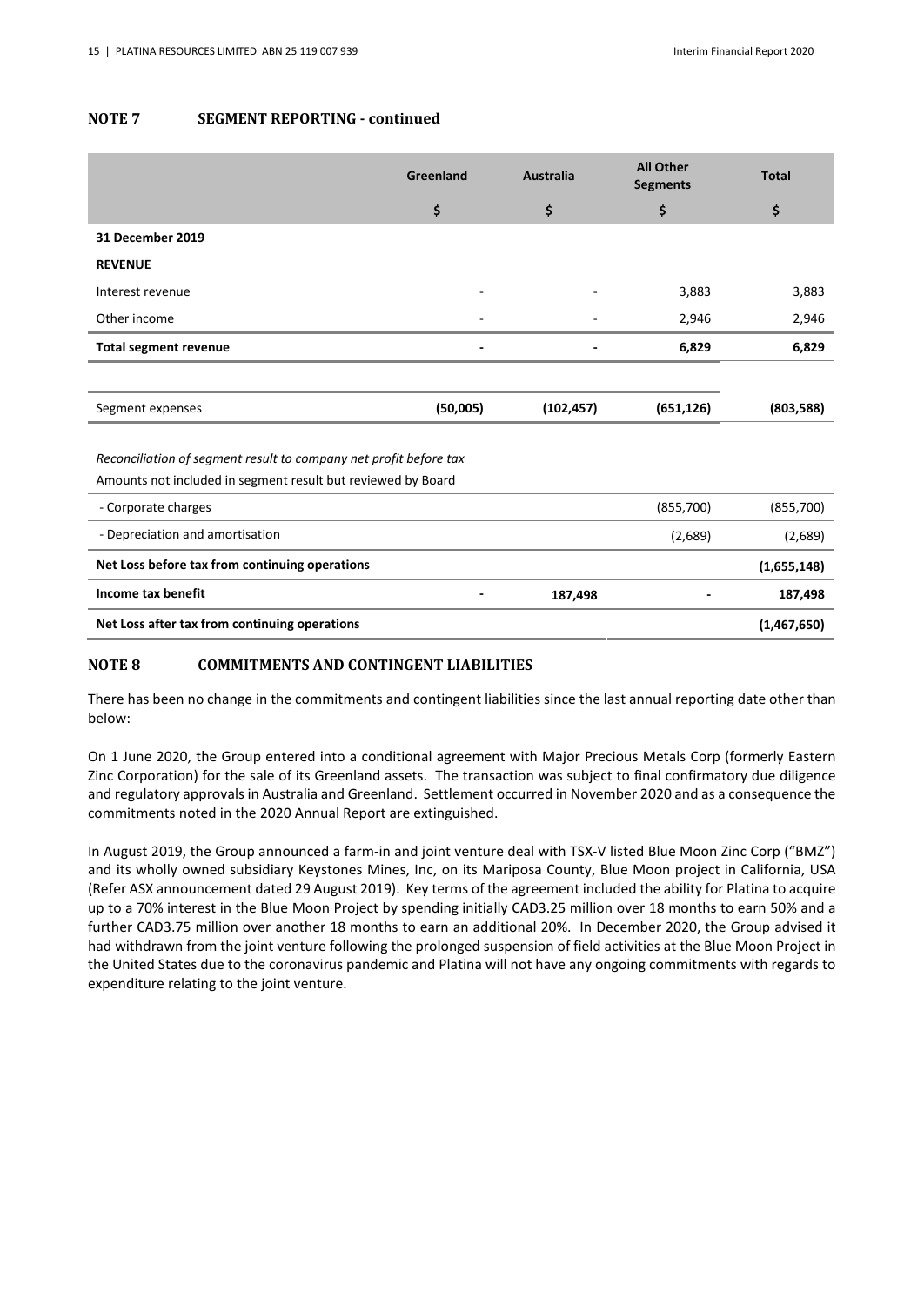### **NOTE 9 EVENTS SUBSEQUENT TO REPORTING DATE**

No matter or circumstances have arisen since 31 December 2020, which has significantly affected, or may significantly affect, the operations of the Group, the results of those operations, or the state of affairs of the Group in future financial years other than the matter referred to below.

 During the period, Platina commenced proceedings in the Supreme Court of Western Australia against Artemis and its subsidiary Munni Munni Pty Ltd. (Munni Munni) as it considered that each of Artemis and Munni Munni breached the Heads of Agreement by reason of Artemis entering into contractual arrangements with the UK, AIM listed company Empire Metals Limited and Almeera Ventures Limited.

The Supreme Court delivered its judgment on 23 February 2021 and, whilst it was unable to find that there had been a breach of the Heads of Agreement, it accepted Platina's application for declaratory relief, declaring that:

- Munni Munni is not a party to the Heads of Agreement, or the Joint Venture Agreement established by and under the Heads of Agreement; and
- the parties to the Joint Venture remain Platina and Karratha.

Additionally, the Court has ordered that Artemis, Karratha and Munni Munni pay 70% of Platina's costs of the Proceedings from 26 October 2020 onwards.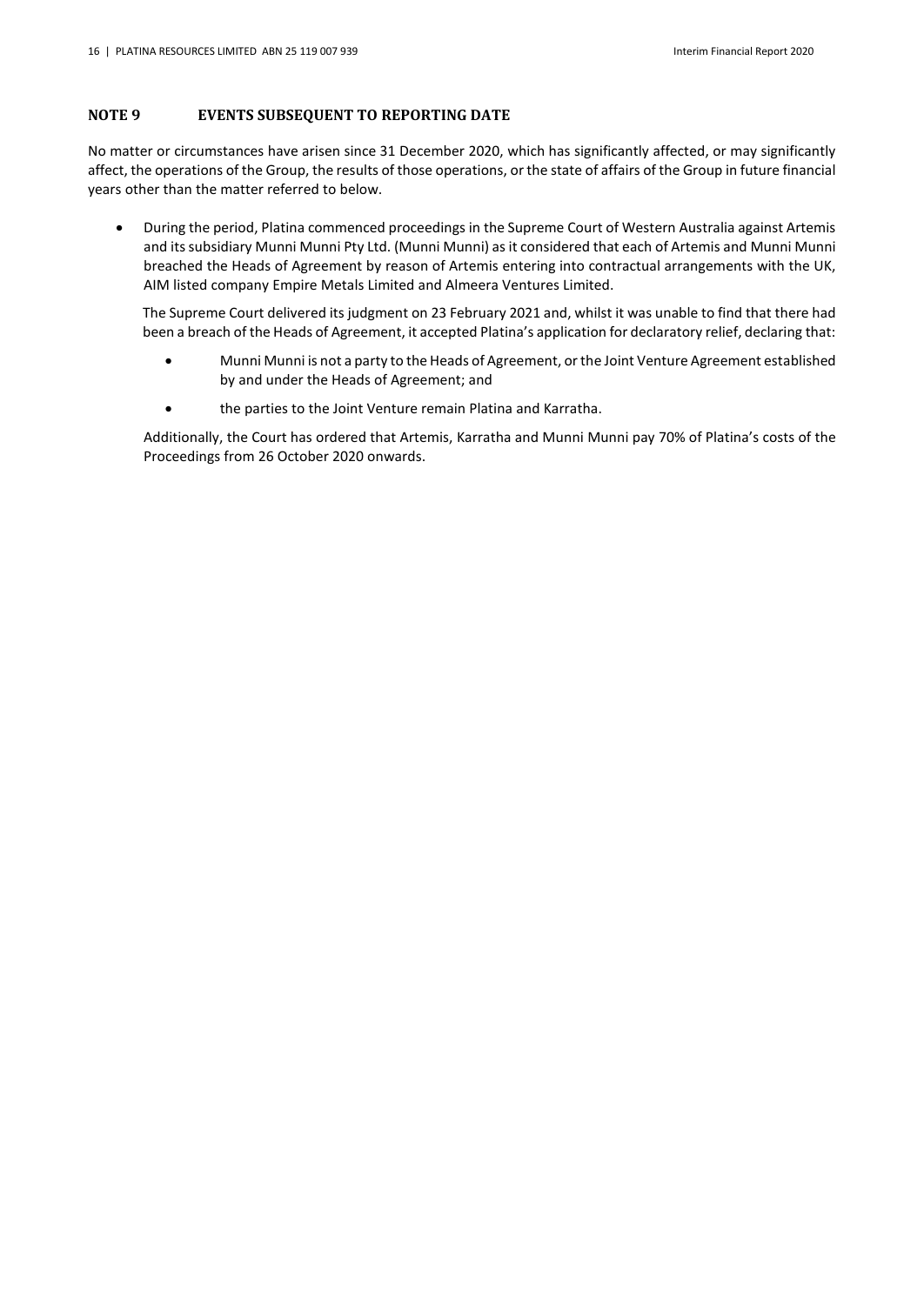### <span id="page-17-0"></span>**Declaration by Directors**

The directors of the Group declare that:

- 1. the financial statements and notes, as set out on pages 6 to 16 are in accordance with the Corporations Act 2001 and:
	- (a) comply with Australian Accounting Standard AASB 134 and the Corporations Regulations 2001; and
	- (b) give a true and fair view of the financial position as at 31 December 2020 and of the performance for the period ended on that date of the Group.
- 2. In the directors' opinion there are reasonable grounds to believe that the Group will be able to pay its debts as and when they become due and payable.

This declaration is made in accordance with a resolution of the Board of Directors.

Caray Mal

Corey Nolan Managing Director Brisbane, 12 March 2021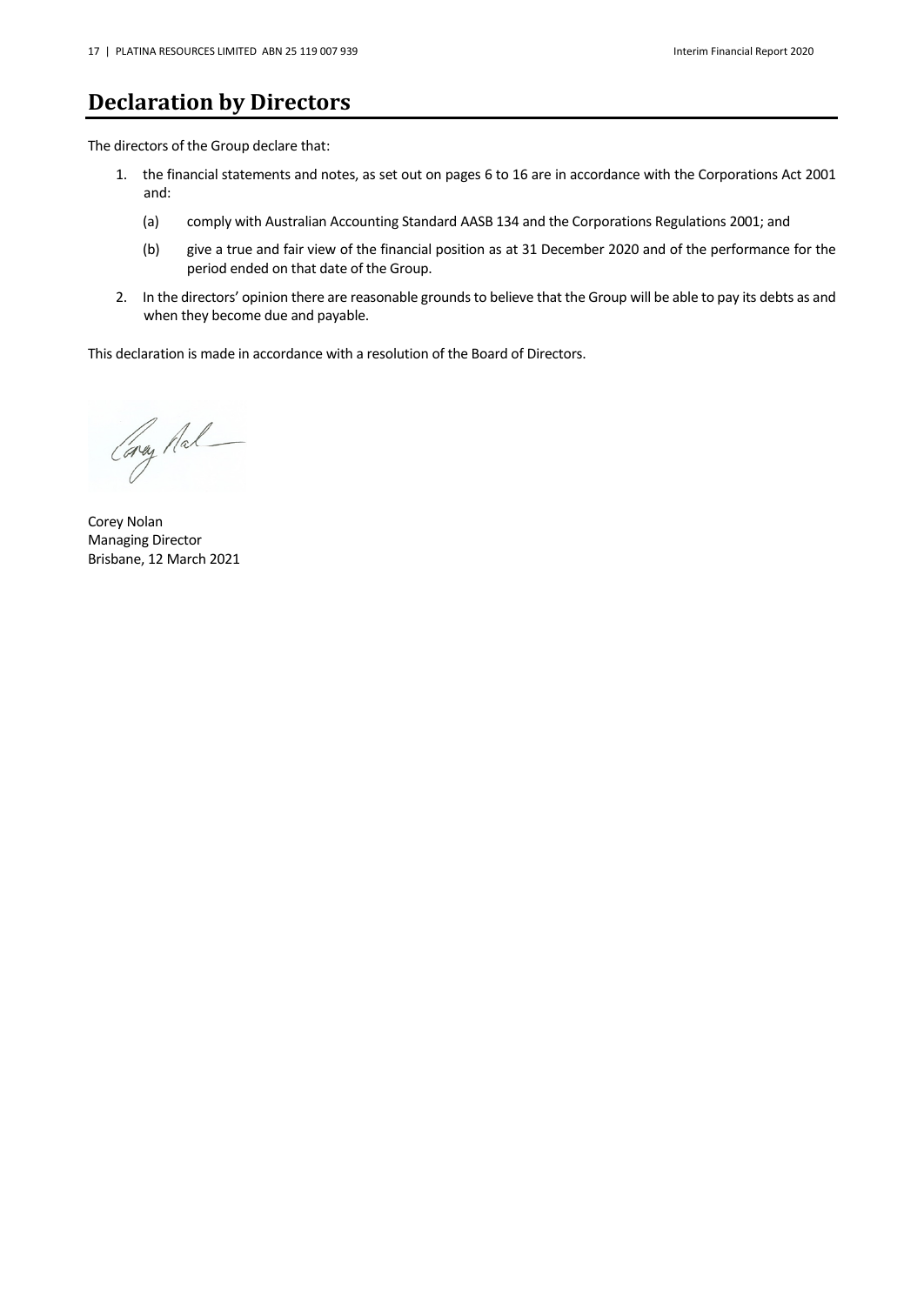#### **INDEPENDENT AUDITOR'S REVIEW REPORT TO THE MEMBERS OF PLATINA RESOURCES LIMITED**



#### *Report on the Half-Year Financial Report*

#### *Conclusion*

We have reviewed the half-year financial report of Platina Resources Limited and its controlled entities (the "Group"), which comprises the consolidated statement of financial position as at 31 December 2020, the consolidated statement of profit or loss and other comprehensive income, consolidated statement of changes in equity and consolidated statement of cash flows for the half-year ended on that date, a summary of significant accounting policies and other explanatory information, and the directors' declaration.

Based on our review, which is not an audit, we have not become aware of any matter that makes us believe that the accompanying half-year financial report of the Group does not comply with the *Corporations Act 2001* including:

- (a) giving a true and fair view of the Group's financial position as at 31 December 2020 and of its performance for the half-year ended on that date; and
- (b) complying with Accounting Standard AASB 134 *Interim Financial Reporting* and the *Corporations Regulations 2001*.

#### **Basis for Conclusion**

We conducted our review in accordance with ASRE 2410 *Review of a Financial Report Performed by the Independent Auditor of the Entity*. Our responsibilities are further described in the Auditor's Responsibilities for the Review of the Financial Report section of our report. We are independent of the Group in accordance with the auditor independence requirements of the *Corporations Act 2001* and the ethical requirements of the Accounting Professional and Ethical Standards Board's APES 110 *Code of Ethics for Professional Accountants (including Independence Standards)* (the Code) that are relevant to our audit of the annual financial report in Australia. We have also fulfilled our other ethical responsibilities in accordance with the Code.

#### *Material Uncertainty Related to Going Concern*

We draw attention to Note 1 in the financial report, which indicates that although the Company recorded a profit for the half year ended 31 December 2020, this included a number of unrealised and once-off transactions that are unlikely to recur, and that the Group's operations require the raising of capital on an ongoing basis to fund its planned exploration and to commercialise its projects.

As stated in Note 1, these events and conditions, along with other matter set forth in Note 1, indicate that a material uncertainty exists that may cast doubt on the Company's ability to continue as a going concern. Our opinion is not modified in respect of this matter.

#### *Directors' Responsibility for the Half-Year Financial Report*

The directors of the Company are responsible for the preparation of the half-year financial report that gives a true and fair view in accordance with Australian Accounting Standards and the *Corporations Act 2001* and for such control as the directors determine is necessary to enable the preparation of the half-year financial report that gives a true and fair view and is free from material misstatement, whether due to fraud or error.

#### *Auditor's Responsibility*

Our responsibility is to express a conclusion on the half-year financial report based on our review. ASRE 2410 requires us to conclude whether we have become aware of any matter that makes us believe that the half-year financial report is not in accordance with the *Corporations Act 2001* including giving a true and fair view of the Group's financial position as at 31 December 2020 and its performance for the half-year ended on that date, and complying with Accounting Standard AASB 134 *Interim Financial Reporting* and the *Corporations Regulations 2001*.



A member of Bentlevs, a network of independent advisory and accounting firms located throughout Australia. New Zealand and China that trade as Bentleys. All members of the Bentleys Network are affiliated only, are separate legal entities and not in partnership. Liability limited by a scheme approved under Professional Standards Legislation. A member of Allinial Global - an association of independent accounting and consulting firms.